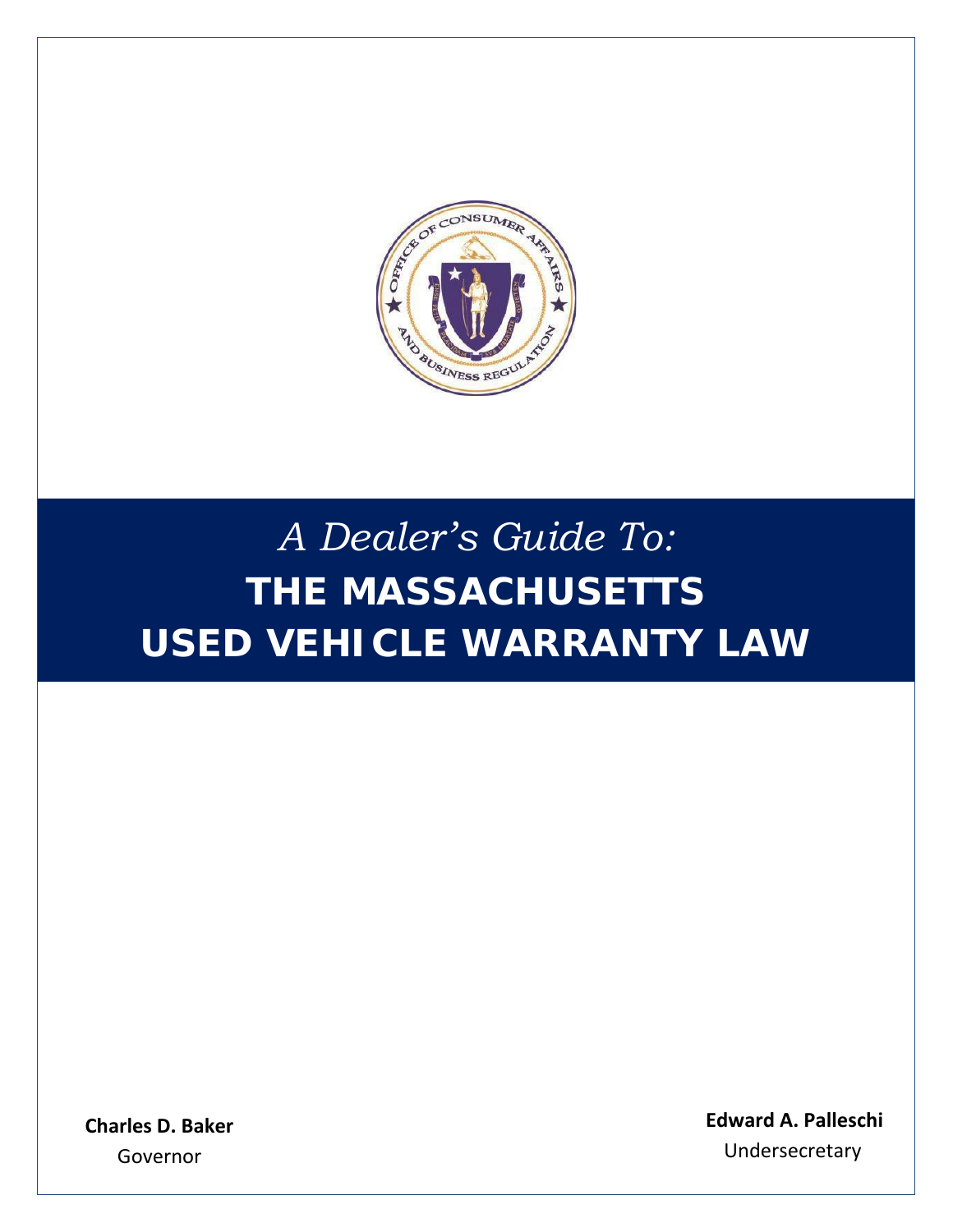## **TABLE OF CONTENTS**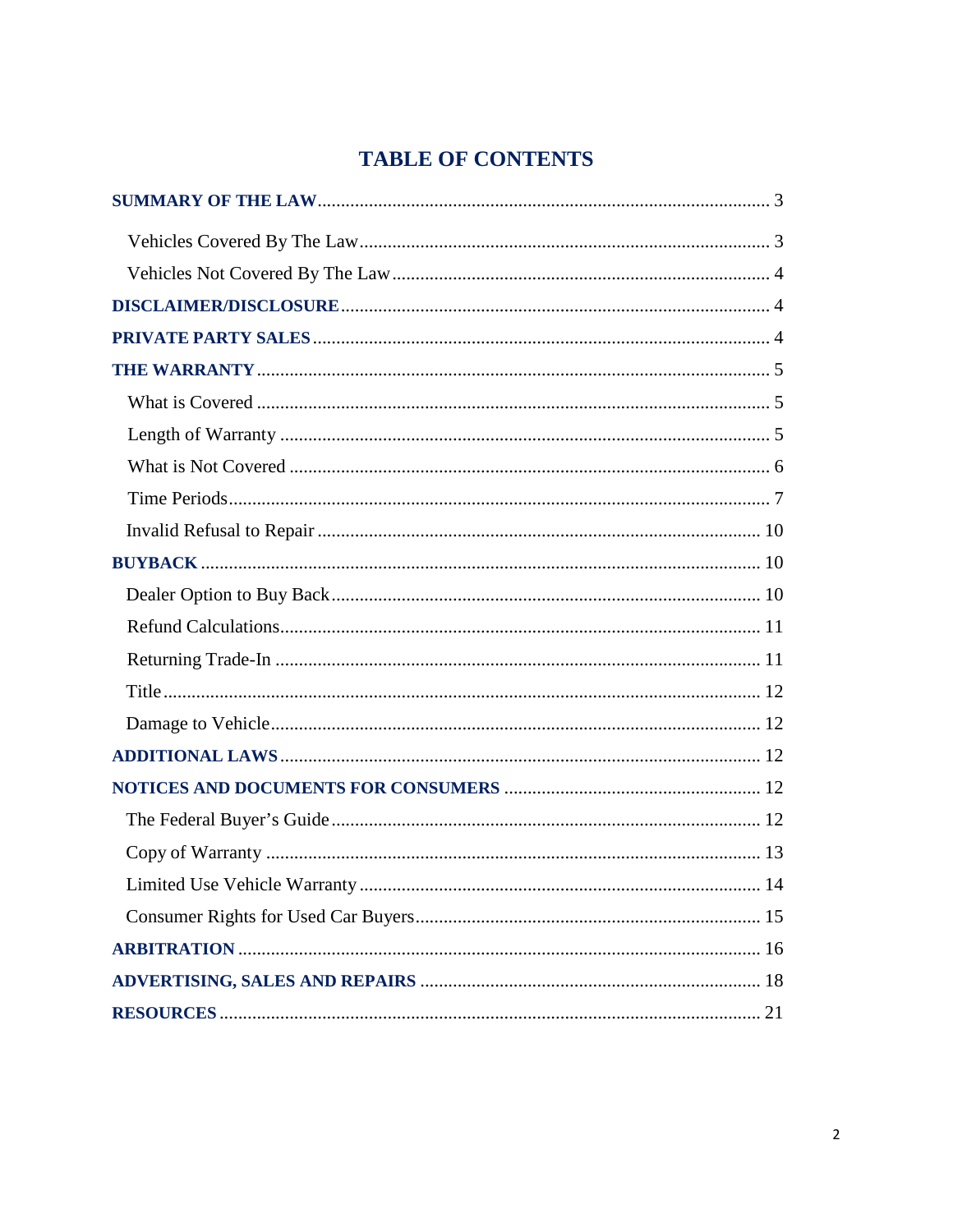## **A DEALER'S GUIDE TO THE MASSACHUSETTS USED VEHICLE WARRANTY LAW**

The Massachusetts Used Vehicle Warranty Law, G.L. c. 90, § 7N ¼, (Massachusetts General Laws Chapter 90, section 7 N ¼) has been in effect since July 1, 1988, but consumers and dealers often have questions about particular provisions of the law. This guide is written **to provide information to dealerships** who have obtained their license to sell used cars from their municipality so they are aware of their obligations under the law. For specific legal advice, dealers should contact private counsel. Additional information about the law and about other consumer laws related to motor vehicles is available on the Office of Consumer Affairs and Business Regulation website: [www.mass.gov/consumer](http://www.mass.gov/consumer)

#### <span id="page-2-0"></span>**Summary of the Law**

The Used Vehicle Warranty Law is intended to provide certain warranty rights to consumers who purchase a vehicle costing \$700 or more from a dealer. A "dealer" is defined under the law as a business or individual who has sold more than three vehicles in the preceding 12 months.

Under the law, you must provide a Massachusetts-specific written warranty to consumer purchasers of used vehicles. The law also requires dealers to buy back vehicles if the vehicle has a defect that substantially impairs its use or safety and cannot be repaired by the dealer within *three repair attempts for the same defect, or the vehicle is out of service for more than 10 business days.*

#### <span id="page-2-1"></span>**Vehicles Covered By the Law**

- A used car, van or truck that is sold by a Massachusetts new or used car dealer, for a purchase price of \$700 or more, that has fewer than 125,000 miles on the odometer when it is sold.
- For purposes of the Used Vehicle Warranty Law, the cost of the vehicle includes any trade-in and/or over-allowance; the cost of any options purchased from or through the dealer, the cost of preparing the vehicle for its sale and delivery to the consumer; and any other costs related to the sale that the consumer paid to the dealer.
- **Not** included in the \$700: sales or excise tax, finance charges<sup>\*</sup>, registration fees, the cost of any extended warranty or service contract, and the cost of motor vehicle insurance.
- \***Note**: **Any dealership that finances the sale of a vehicle under a retail installment contract and holds the contract, must obtain a sales finance company license from the Division of Banks pursuant to G.L. c. 255B. This applies regardless of whether you are charging interest on the sale.**
- Demonstrator/fleet/executive vehicles are covered by the Used Vehicle Warranty Law but consumers who qualify for both new and used car arbitration must seek relief from the manufacturer under the new car Lemon Law before seeking relief from you under the Used Vehicle Warranty Law.
- When a consumer buys a demonstrator/fleet/executive vehicle, the new car Lemon Law, G.L. c. 90, §7N ½ covers the vehicle for the remainder of the first year from the date the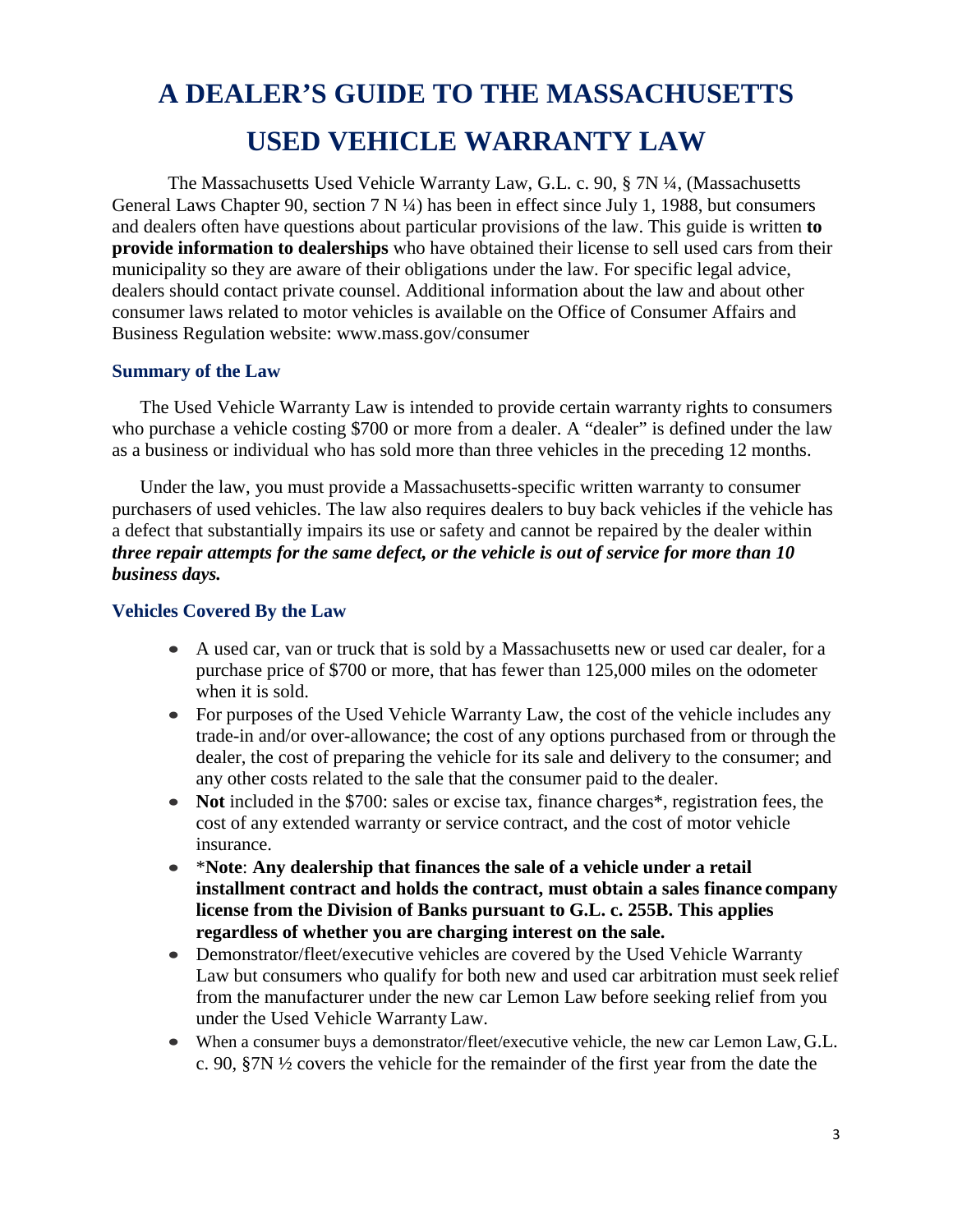dealer or manufacturer first puts the vehicle into regular use (the "in-service" date), or 15,000 miles, whichever comes first.

- To qualify for arbitration under the new car Lemon Law, a consumer must have their car repaired by the manufacturer three or more times for the same substantial defect, *or* the vehicle must be out of service for repair of a substantial defect or combination of defects for fifteen (15) or more business days. Repairs must be made within one year of the original "in-service" date or within 15,000 miles, whichever comes first.
- The consumer's request for new car arbitration must be received by the new car Lemon Law arbitration program at the Office of Consumer Affairs and Business Regulation within eighteen (18) months of the date the consumer takes delivery of the vehicle.
- **Antique/classic cars are covered by this law,** if they are sold for \$700 or more, with fewer than 125,000 miles on them at the time of sale. There is no specific exemption provided for them under the law.
- **Salvage title vehicles are also covered by this law** if they are sold for \$700 or more, with fewer than 125,000 miles on them at the time of sale. They are also covered by the "Lemon Aid" law, G.L. c. 90, § 7N. There is no specific exemption provided for salvage title vehicles under either of these laws.

#### <span id="page-3-0"></span>**Vehicles NOT Covered by the Law**

- Motorcycles, mopeds, dirt bikes;
- Vehicles sold for less than \$700;
- Vehicles sold with more than 125,000 miles on the odometer (Note: it is a violation of state and federal law to alter odometer readings or to tamper with an odometer);
- Used leased vehicles (unlike the new car Lemon Law, which covers leased vehicles);
- Previously leased vehicles that are subsequently sold are specifically exempted from the used vehicle warranty law, but only if the vehicle is sold to the lessee, a family member of the lessee, or an employee of the lessee;
- Any vehicle used primarily for business purposes, or purchased by, owned by or registered to a business;
- Auto homes and vehicles built primarily for off-road use

#### <span id="page-3-1"></span>**Disclaimer/Disclosure**

You *cannot* disclaim your obligations under this required state warranty, and telling the consumer about known defects does not excuse you from your responsibility to repair problems under the warranty. You *cannot* ask a consumer to give up their rights under the Used Vehicle Warranty law. A statement or notice that the consumer has given up their rights under this law *does not* excuse you from your obligation to give the consumer a warranty, or your obligation to repair covered defects. This is true *even if* the consumer signs such a statement.

#### <span id="page-3-2"></span>**Private Party Sales**

The Used Vehicle Warranty Law also mentions private party sales. A "private party sale" is a sale between two non-dealers. The Used Vehicle Warranty Law provides that for such transactions, a private party seller must disclose known defects to purchasers. If the purchaser can prove that a seller knew about a defect which substantially impairs the used vehicle's safety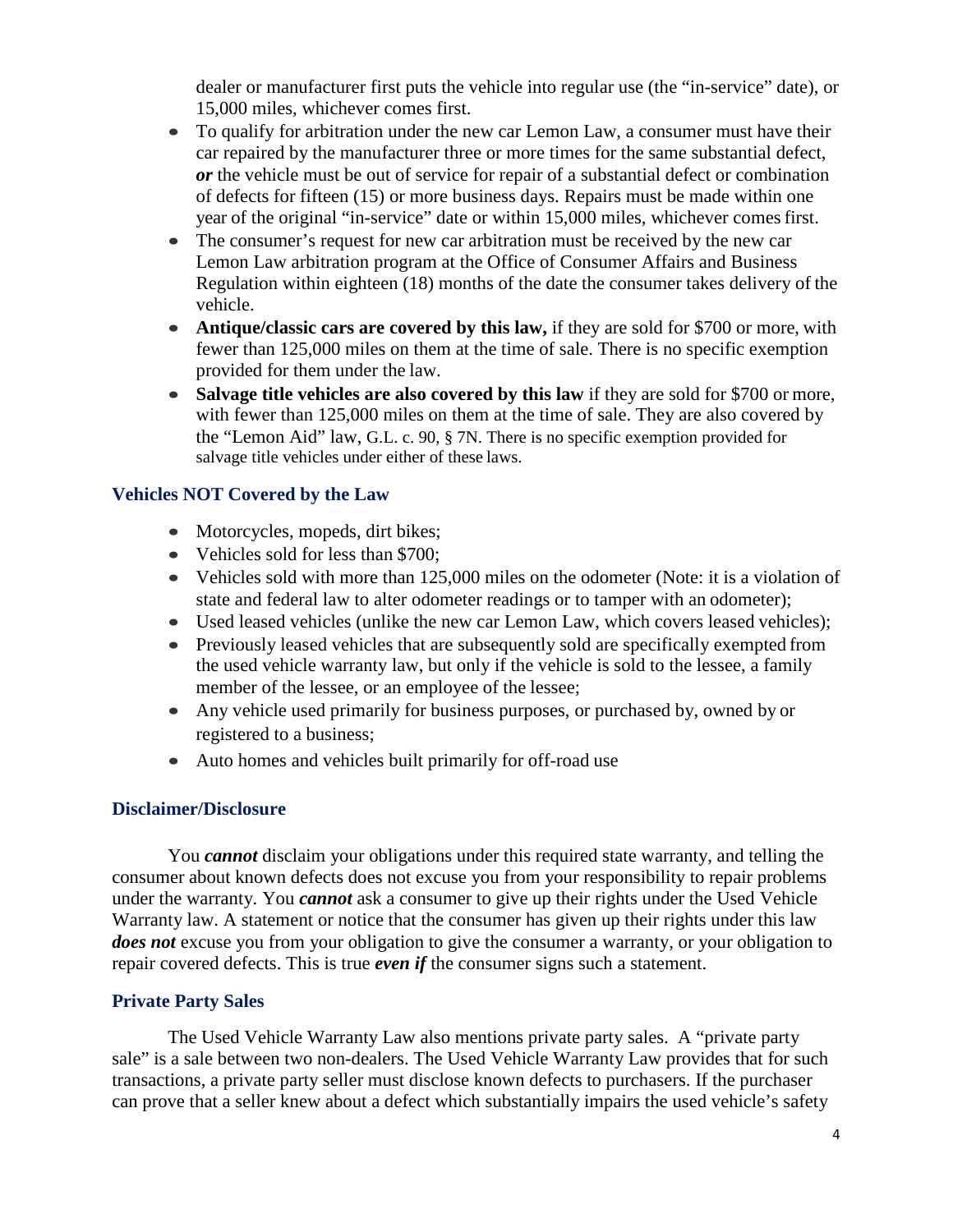or substantially impairs its use, the purchaser can notify the seller they are cancelling the sale within thirty (30) days after the sale. The purchaser is entitled to the return of all monies paid to the seller, less a deduction for use of fifteen (15) cents a mile. If the purchaser ends up suing the seller, and the court finds that an offer of settlement made by the seller in response to a refund request from the purchaser was not reasonable, the **purchaser** can also recover attorney's fees and costs from the seller, but if the court finds that the lawsuit was frivolous or not in good faith, the **seller** can recover attorney's fees and costs from the purchaser. Private party sellers are *not*  required to repair vehicles. Private party sellers must also comply with the Lemon Aid law (sales cancellation), but not with the Implied Warranty of Merchantability or the Implied Warranty of Fitness for a Particular Purpose, as consumers are not "merchants," nor generally with the Consumer Protection Act, since consumers are not customarily engaged in trade or commerce simply by selling their own vehicles.

#### **THE WARRANTY**

#### <span id="page-4-0"></span>**What is covered by the Used Vehicle Warranty**

The dealer is responsible under this law for all parts and labor necessary to repair any defects or malfunctions, or combination of defects or malfunctions, which impair a vehicle's use or safety. In deciding whether a defect or malfunction impairs safety, determine whether the defect or malfunction creates or has the potential to create danger to the consumer, to the passengers, to others, or to property.

You may charge a consumer a fee of up to \$100 for repair of *all* defects during the warranty period. That is, the most you can charge for any one vehicle is \$100, and in order to do this, you must have stated on the consumer's copy of the warranty the amount (up to \$100) that may be charged. If you do not state an amount on the warranty, you cannot charge the consumer anything at all for repair of qualified defects during the warranty period.

#### <span id="page-4-1"></span>**Length of Warranty**

The length of the dealer warranty depends on how many miles are on the vehicle when you sell it.

| <b>Mileage at time</b><br>of Purchase | Warranty<br>(whichever comes first) |  |  |
|---------------------------------------|-------------------------------------|--|--|
| Fewer than 40,000 miles               | 90 days or 3,750 miles              |  |  |
| 40,000 to 79,999 miles                | $60$ days or 2,500 miles            |  |  |
| 80,000 to 124,999 miles               | 30 days or 1,250 miles              |  |  |
| $125,000$ miles or over               | <b>Implied Warranty only</b>        |  |  |

If the **true mileage** cannot be determined at the time of the sale, the length of warranty will depend on the age of the vehicle. To determine the vehicle's age, subtract the model year from the year in which you sell the vehicle. For example, if you sell a 2006 vehicle in 2010, the vehicle is 4 years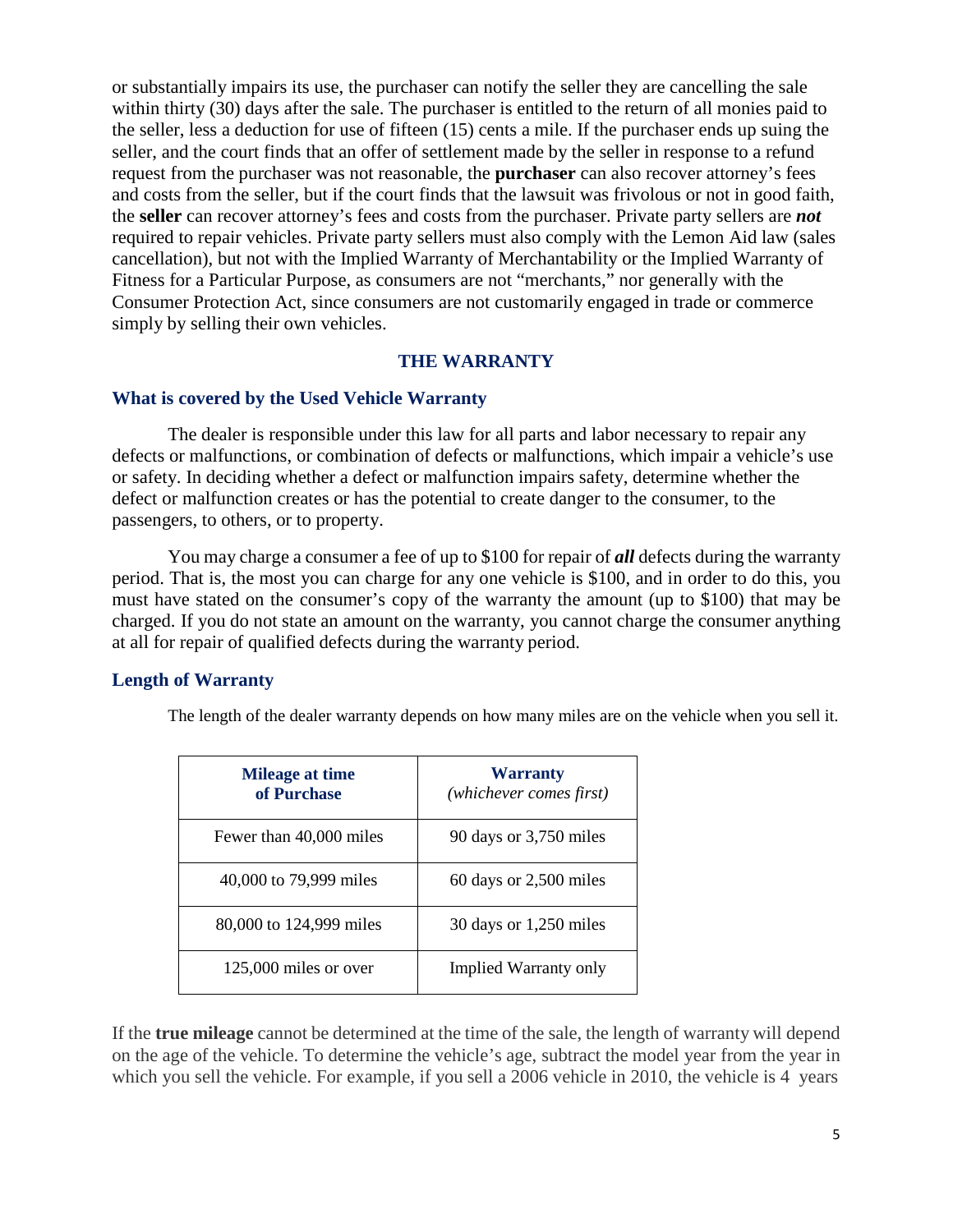old, and according to the law (shown in the table below), the vehicle would have a 60 day/2,500 mile warranty.

| <b>Age of Vehicle</b>                     | <b>Warranty</b><br>(whichever comes first) |  |
|-------------------------------------------|--------------------------------------------|--|
| 3 or fewer years old                      | 90 days or 3,750 miles                     |  |
| More than 3 but fewer than 6 years<br>old | 60 days or 2,500 miles                     |  |
| 6 or more years old                       | 30 days or 1,250 miles                     |  |

When counting days, the day you give the consumer the warranty counts as the first day, so, for example, a warranty given on September 1 expires on September 30.

#### **What is NOT covered by the Limited Used Vehicle Warranty**

You are not responsible under the Used Vehicle Warranty Law for the following defects:

- Defects that affect only appearance
- Defects that do not impair use or safety
- Defects covered by the manufacturer's express warranty if it has been transferred to the consumer and you assure that the manufacturer makes the repairs
- Defects caused by consumer negligence or abuse
- Damage caused by accidents unrelated to the defect, or by vandalism or repair attempts made by someone other than you, your agent, or the manufacturer
- Defects caused by substantial changes the consumer made to the vehicle (such as installing a lift kit, sunroof, or parts like carburetors or exhaust systems that were not part of the vehicle when you sold it)

You should be prepared to **prove** that negligence, vandalism, accident, unauthorized repair or modification caused the problem, if you allege that this is the case. Simply stating that one of the above reasons caused the problem will not be enough for arbitration or a court challenge.

**Note:** Under the law, the dealer may repair a vehicle either by performing the repair directly, or by arranging and paying for prompt repair by someone else. During the repair period, the dealer is also responsible for paying the reasonable costs of towing the vehicle from the point of breakdown up to thirty miles, in order for the consumer to obtain required repairs or to return the vehicle to the dealer.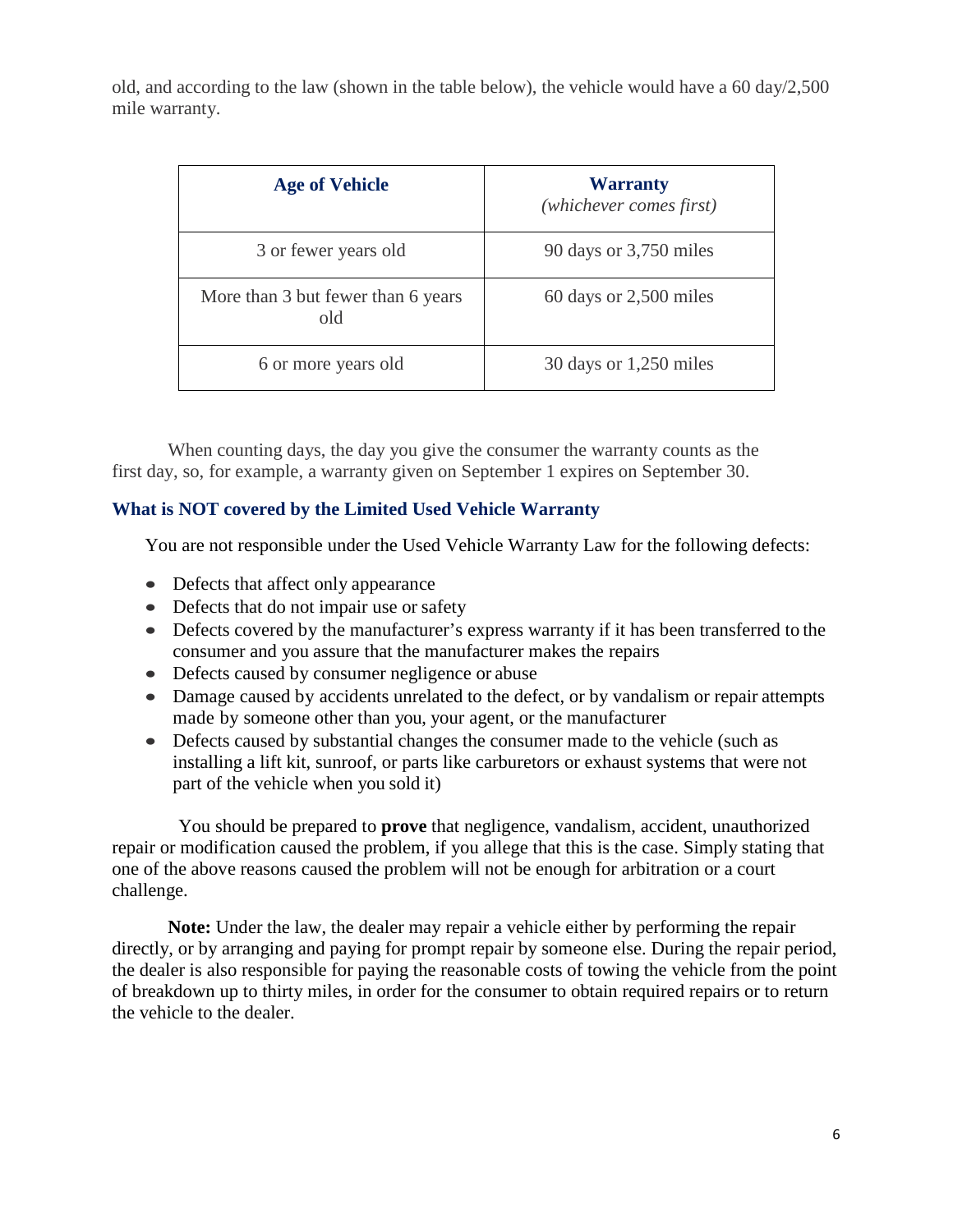#### **Time Periods: "Business Day," "Tolling," Extensions of the Warranty**

Business Day: The Used Vehicle Warranty Law defines "business day" as Monday through Friday, inclusive, except for state or federal holidays. This term is especially important in determining the length of time a consumer's vehicle has been out of service. When counting the number of business days a vehicle has been out of service, any part of a business day will count as a whole day. In contrast, "day," when used in the statute to describe warranty periods, means calendar days, Sunday through Saturday.

Tolling: Tolling refers to the stopping of time-counting during the warranty period, or to adding extra days to the warranty or return period because of a particular event. While under other laws, one day of the warranty may be used up for every day the consumer owns the vehicle, under the Used Vehicle Warranty Law, each day a car is in your shop does *not* use up a day of the warranty. There are at least nine situations where:

- Days are added to the warranty period, or
- Days are added to the return period, or
- Days waiting for a repair appointment do not count toward meeting the 3 repair/more than 10 business days required by the law, or
- Days in the shop for repairs do not count toward meeting the three repair/more than 10 business day requirement of the law, or
- Days out of service when the vehicle is not in the dealer's shop count toward meeting the 3 repairs/more than 10 business days required by the law.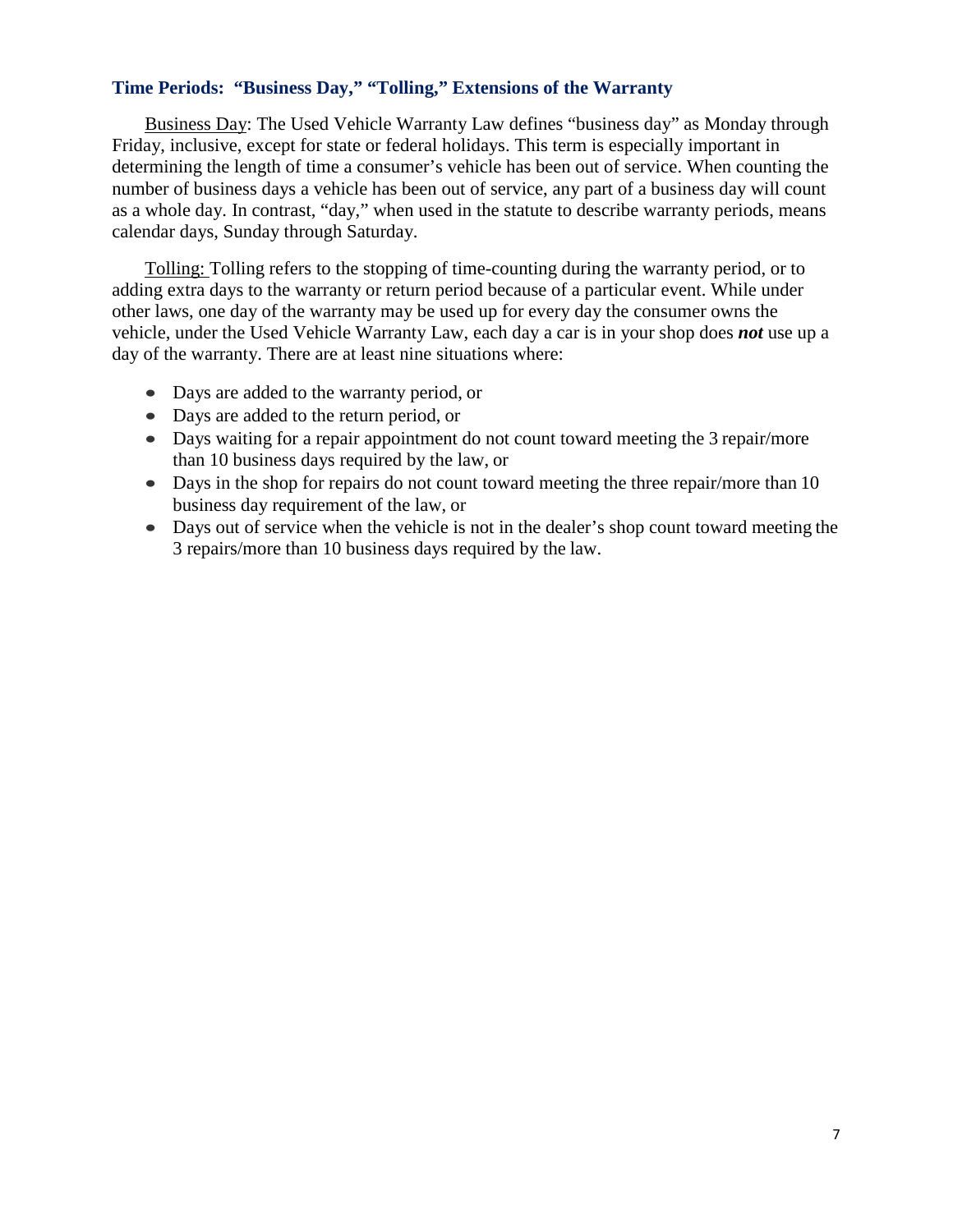#### **EXAMPLES OF TOLLING:**

| <b>REPAIR/WARRANTY</b><br><b>FACTS</b>                                                                     | <b>NUMBER OF DAYS</b><br><b>ADDED TO CONSUMER'S</b><br><b>WARRANTY</b>                                 | DAYS THAT COUNT AS BUSINESS DAYS OUT<br>OF SERVICE                                                                                                                  |  |  |
|------------------------------------------------------------------------------------------------------------|--------------------------------------------------------------------------------------------------------|---------------------------------------------------------------------------------------------------------------------------------------------------------------------|--|--|
| 1. Car in dealer's shop                                                                                    | Number of days in shop                                                                                 | Number of business days in for dealer warranty<br>repairs.                                                                                                          |  |  |
| 2. Days in dealer's shop while<br>waiting for parts to be delivered.                                       | Number of days in shop                                                                                 | Only business days before a part is<br>ordered, and on or after a part is<br>received, or while other defects are<br>being fixed when a part is on order.           |  |  |
|                                                                                                            |                                                                                                        | But Note: Only a maximum of 21<br>calendar days for parts orders during<br>the warranty period do not count<br>toward the more than 10 business day<br>requirement. |  |  |
| 3. Car leaves dealer's shop with<br>fewer than 30 days left in warranty                                    | 30 days from the date the<br>repair was completed for<br>that defect only                              | Number of business days in shop                                                                                                                                     |  |  |
| 4. Return of vehicle to shop within<br>5 business days after warranty<br>expired                           | 30 days from the date the<br>repair was completed for<br>that defect only                              | Number of business days in shop                                                                                                                                     |  |  |
| 5. Dealer refuses to accept vehicle<br>for repair when presented                                           | Number of days waiting for<br>repair                                                                   | Number of business days during the<br>waiting period                                                                                                                |  |  |
| 6. Repair covered by<br>manufacturer's warranty                                                            | Number of days in shop                                                                                 | None                                                                                                                                                                |  |  |
| 7. Dealer fails to give consumer<br>correct written warranty                                               | Number of days from<br>delivery until consumer<br>receives the warranty                                | None                                                                                                                                                                |  |  |
| 8. Dealer fails to take vehicle within<br>3 business days of a telephoned or<br>written request for repair | Number of days waiting for<br>repair                                                                   | Business days only during the waiting<br>period                                                                                                                     |  |  |
| 9. Vehicle cannot reasonably be<br>returned to shop by consumer<br>during the return period                | Extend the return period by<br>one day for each day until<br>the vehicle can be<br>reasonably returned | None                                                                                                                                                                |  |  |

*As previously stated, when the word "day" is used in above chart, rather than "business day," it means calendar day – Sunday through Saturday, inclusive.*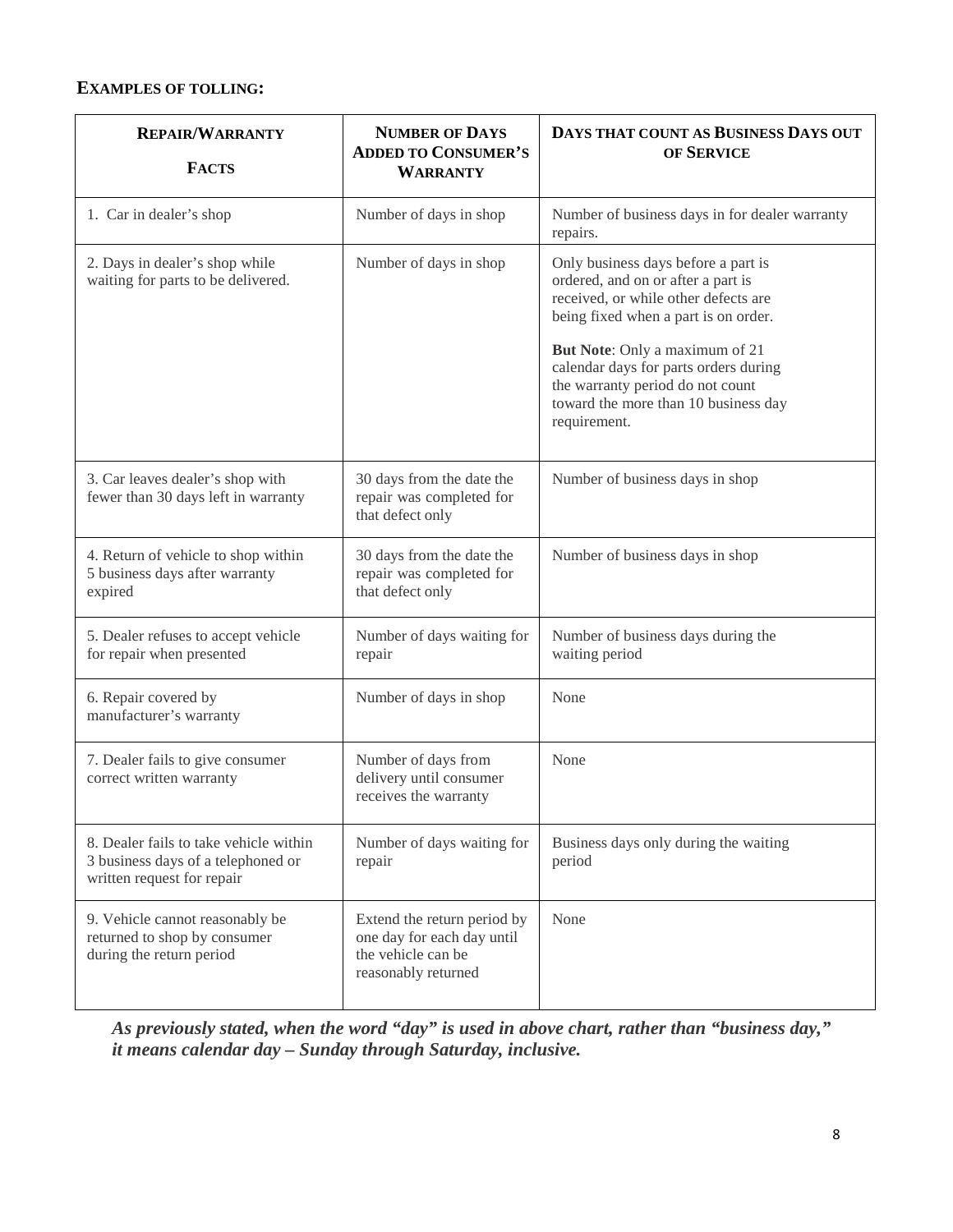#### **EXAMPLES OF TOLLING SITUATIONS:**

| <b>September</b> |          |                          |                 |                |              |    |
|------------------|----------|--------------------------|-----------------|----------------|--------------|----|
| S                | <u>M</u> | $\underline{\mathbf{T}}$ | $\underline{W}$ | $\mathbf T$    | $\mathbf{F}$ | S  |
|                  |          |                          |                 | $\overline{2}$ | 3            | 4  |
| 5                | 6        | 7                        | 8               | 9              | 10           | 11 |
| 12               | 13       | 14                       | 15              | 16             | 17           | 18 |
| 19               | 20       | 21                       | 22              | 23             | 24           | 25 |
| 26               | 27       | 28                       | 29              | 30             |              |    |

| <b>October</b> |                          |             |                        |             |             |            |
|----------------|--------------------------|-------------|------------------------|-------------|-------------|------------|
| S              | $\underline{\mathbf{M}}$ | $\mathbf T$ | $\underline{\text{W}}$ | $\mathbf T$ | $\mathbf F$ | S          |
|                |                          |             |                        |             | 1           | $\sqrt{2}$ |
| 3              | 4                        | 5           | 6                      | 7           | 8           | 9          |
| 10             | 11                       | 12          | 13                     | 14          | 15          | 16         |
| 17             | 18                       | 19          | 20                     | 21          | 22          | 23         |
| 24             | 25                       | 26          | 27                     | 28          | 29          | 30         |
| 31             |                          |             |                        |             |             |            |

1. **FACTS:** The car you sold on September 1 has a 60 day warranty. On Friday, September  $24<sup>th</sup>$ , through Monday, September  $27<sup>th</sup>$ , the car is in the shop for repair of the brakes.

**CALCULATION:** Add four (4) days to the 60 day warranty for the four (4) calendar days the car was in the shop. The warranty would otherwise have expired on October 30, but now lasts until November 3. (Remember, October has 31 days; you need to consider the length of the month you are in when calculating.) But, in this situation, count only the two (2) "business days" in the shop, Friday and Monday, toward the more than 10 business day requirement of the law.

2. **FACTS:** The car you sold on September 1st has a 30 day warranty. The car goes into the shop for brake repairs on September  $28<sup>th</sup>$  and the repair is finished on the  $29<sup>th</sup>$ .

**CALCULATION:** Add two (2) days to the 30 day warranty for the two (2) calendar days the car was in the shop. The warranty on the car as a whole would have expired on September 30<sup>th</sup>, but now lasts until October 2<sup>nd</sup>. Also, the warranty for **brake defects** *only* is extended 30 days from the date that the repair was completed, until October 28<sup>th</sup>. Finally, count the two (2) business days the car was out of service (the  $27<sup>th</sup>$  and  $28<sup>th</sup>$ ) toward the more than 10 "business day" limit for days out of service.

3. **FACTS:** The car you sold on September  $1<sup>st</sup>$  has a 60 day warranty. On September  $24<sup>th</sup>$ , the car is brought in for brake repairs. On that day, you discover that several parts needed for repairs are out of stock, so you order them (keep copies of your order slips for the consumer). The parts arrive on September  $30<sup>th</sup>$  and you finish the repair on October  $1<sup>st</sup>$ .

**CALCULATION:** Even though the car has been in the shop for six (6) business days  $(24, 27, 28, 29, 30, 1)$ , only two  $(2)$  business days (September 30<sup>th</sup> and October 1<sup>st</sup>—the "on or after a part is received" days, as you ordered the parts the day the car came in) count toward the more than 10 business day limit for days out of service

**NOTE:** The dealer must order the part on the day they reasonably knew that the part was needed, and they must give the consumer a written receipt when the consumer picks up the car, listing the dates the part were ordered and received, and other written evidence of the parts order.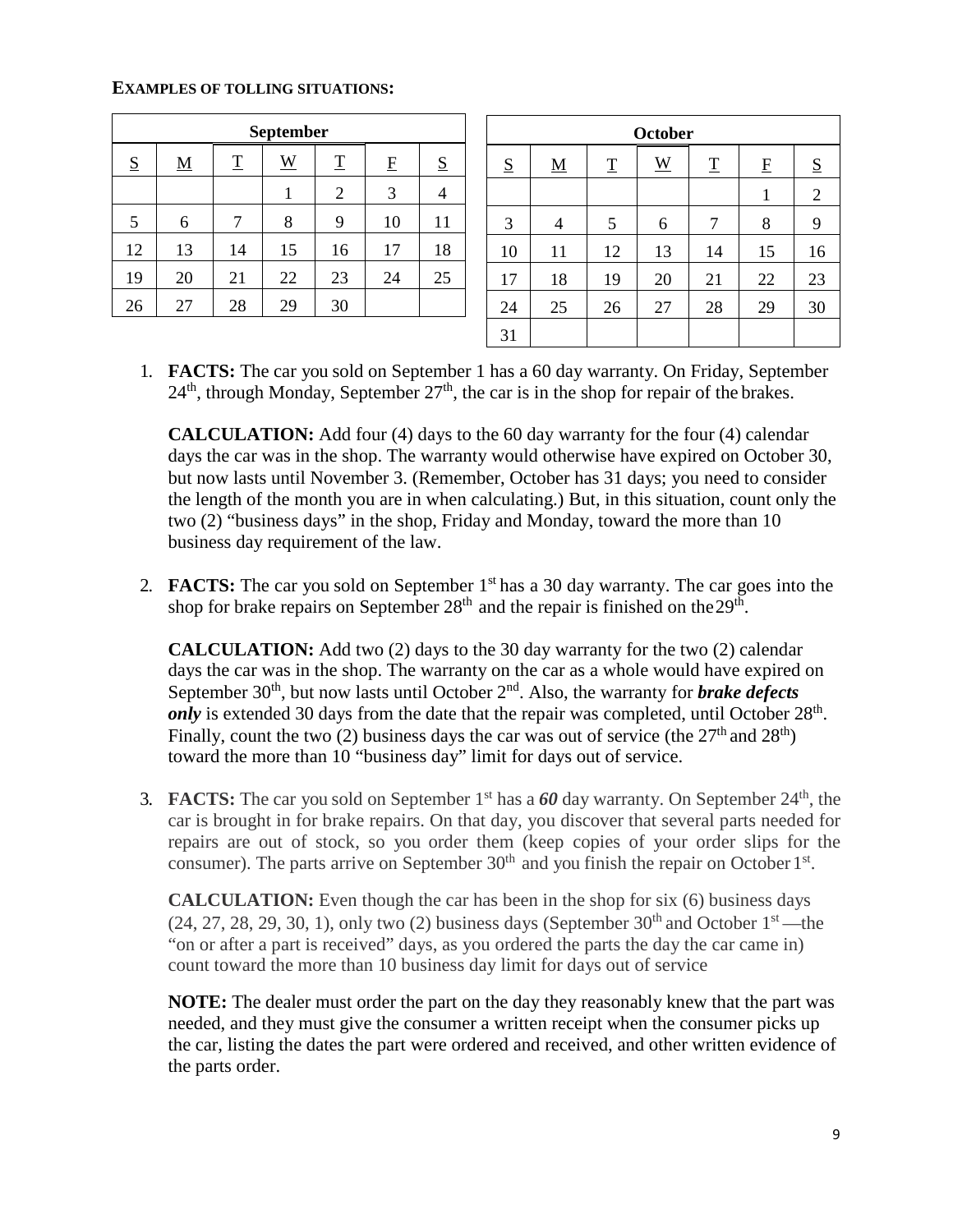#### <span id="page-9-0"></span>**Invalid Refusal to Repair**

If a consumer asks you to repair a use or safety defect, you are required to take possession of the vehicle to diagnose the problem and try to fix it. Alternatively, you are allowed to arrange for the vehicle to be repaired elsewhere. You are **NOT** allowed to refuse to diagnose the vehicle (or refuse to have someone else diagnose it), even if you do not think there is actually a defect. If you refuse, the vehicle is considered out of service beginning on the day you refuse repairs if the consumer can later show that a defect that impaired use or safety did exist. Business days out of service will count toward the 3 repairs/more than 10 business days required by the law and the consumer could eventually qualify for a buyback under the law.

#### **BUYBACK**

#### <span id="page-9-2"></span><span id="page-9-1"></span>**Dealer Option to Buy Back**

If you would prefer to buy the car back from the consumer instead of making repairs you are permitted to do so under the Used Vehicle Warranty Law. You will need to pay the full repurchase price less a reasonable allowance for use of fifteen (15) cents a mile for each mile the vehicle has been driven between the sale and your repurchase. The consumer is responsible for proving their reimbursement costs to you by giving you copies of receipts and other supporting documentation. The consumer has the option of continuing to use the car until such time as you make the full refund, but the miles put on before your buyback may also be subtracted from the repurchase price.

If you offer the consumer a full refund under the law, and the consumer refuses to allow the buyback, the consumer's rights under the Used Vehicle Warranty law will be limited. The consumer will not be entitled to further dealer warranty repairs, but may seek repairs under the implied warranty of merchantability. If the dealer is required to, or chooses to, repurchase a vehicle, the consumer and dealer are required by the law to cooperate with each other to execute all necessary documents in order to clear the title of any encumbrances on the repurchased vehicle.

In order to make a buyback offer, while you may initially make such an offer orally, you must follow up with an offer in writing. It is wise to send the written offer by certified mail, return receipt requested, or by registered mail, and save a copy of the letter and return receipts and other tracking information for your records. You must allow the consumer at least five (5) business days to respond to your offer. If the consumer does not respond to your offer in that time, you should write again to the consumer to confirm that you made an offer and that you have not received the consumer's response.

This communication should also be sent by certified mail, return receipt requested, or by registered mail, keeping a copy of the letter, and the receipts, for your records.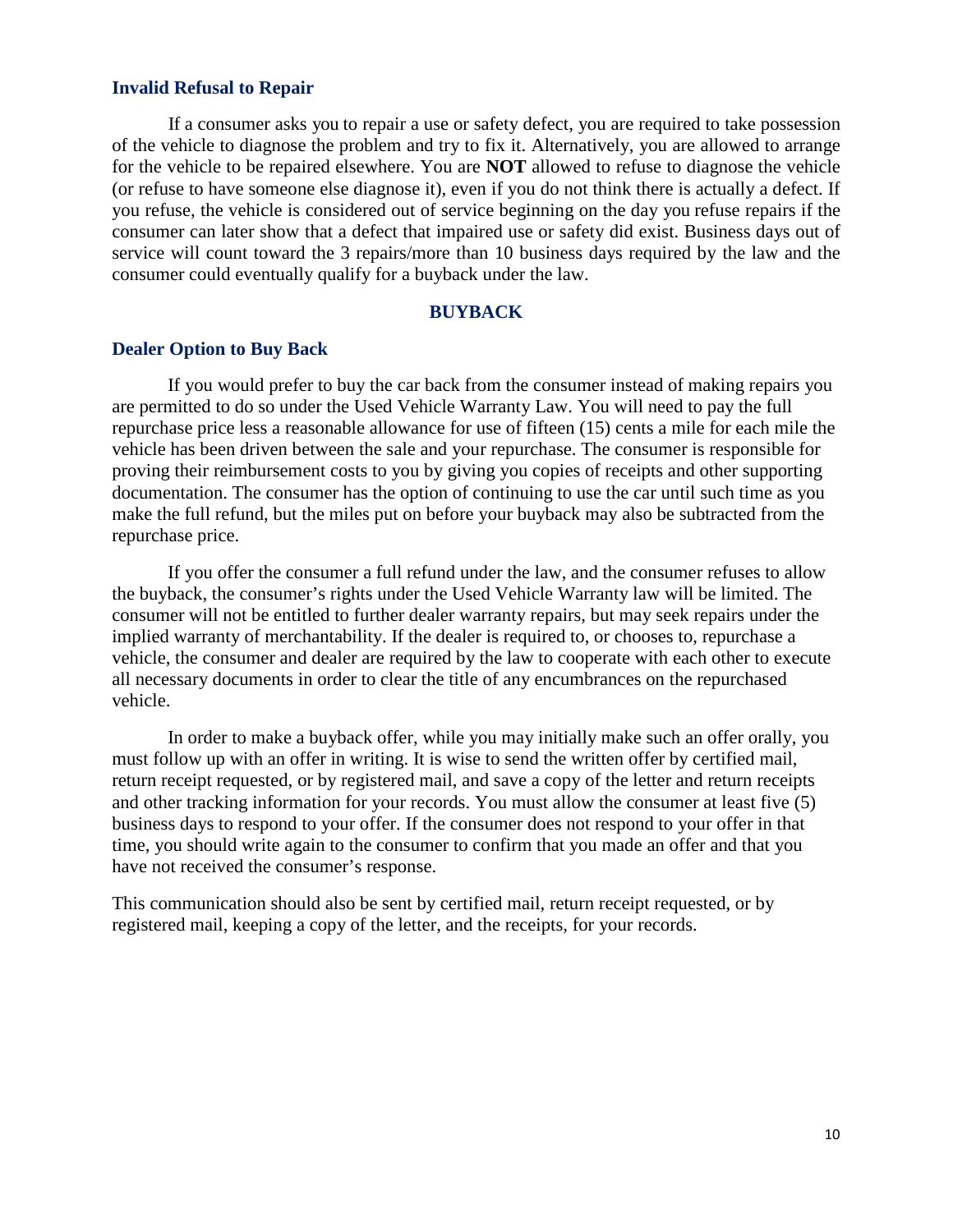#### <span id="page-10-0"></span>**Refund Calculations**

Whether you offer on your own to buy back a vehicle, or an arbitrator orders a refund, take the steps outlined below to estimate or calculate the amount you are required to refund under the Used Vehicle Warranty law.

#### **Add**

- The purchase price (including the amount for the trade-in—in the case of an overallowance--the repurchase amount will be reduced by the amount of any overallowance on a trade-in vehicle if the amount of the over-allowance and the actual cash value of the trade-in are separately stated and so specifically identified on the copy of the motor vehicle purchase contract or bill of sale or other document given to the consumer prior to or at the time of sale)
- Finance charges;
- Registration fees;
- The pro-rata amount of payments toward motor vehicle damage, collision and comprehensive insurance;
- The non-refundable portion of payments made for credit life, and credit accident and health insurance on the vehicle loan;
- The non-refundable portion of payments made for any extended warranties and service contracts;
- Unreimbursed towing costs up to a distance of thirty (30) miles;
- Up to \$15 a day for rental cars, trains, taxis, buses, etc. when the car is out of service, starting on the  $3<sup>rd</sup>$  day of a repair attempt;
- Payments made toward the \$100 repair deductible; and
- Other costs related directly to the defect

#### **Subtract**

- A use allowance of 15 cents per mile for every mile driven from the time of delivery of the vehicle to the date the refund is given, but not including miles put on the vehicle by you during repair attempts (mileage at return, minus mileage at purchase, minus repair mileage, multiplied by  $.15$  = use allowance); and
- The amount of an over-allowance, if any.

#### **Additional expenses** *not* **required to be reimbursed**

You are *not* required to pay the consumer's lawyer's fees, lost wages, excise or sales tax, or other costs that are not directly related to the defect.

#### <span id="page-10-1"></span>**Returning Trade-in**

If you still own the trade in vehicle, and it is in the same condition as when the consumer traded it in, you may return the trade-in vehicle itself, rather than paying the consumer the amount allowed for the trade-in. You still must pay the consumer the other repurchase amounts. If you return the trade-in, the amount of any over-allowance will not be deducted from the repurchase amount.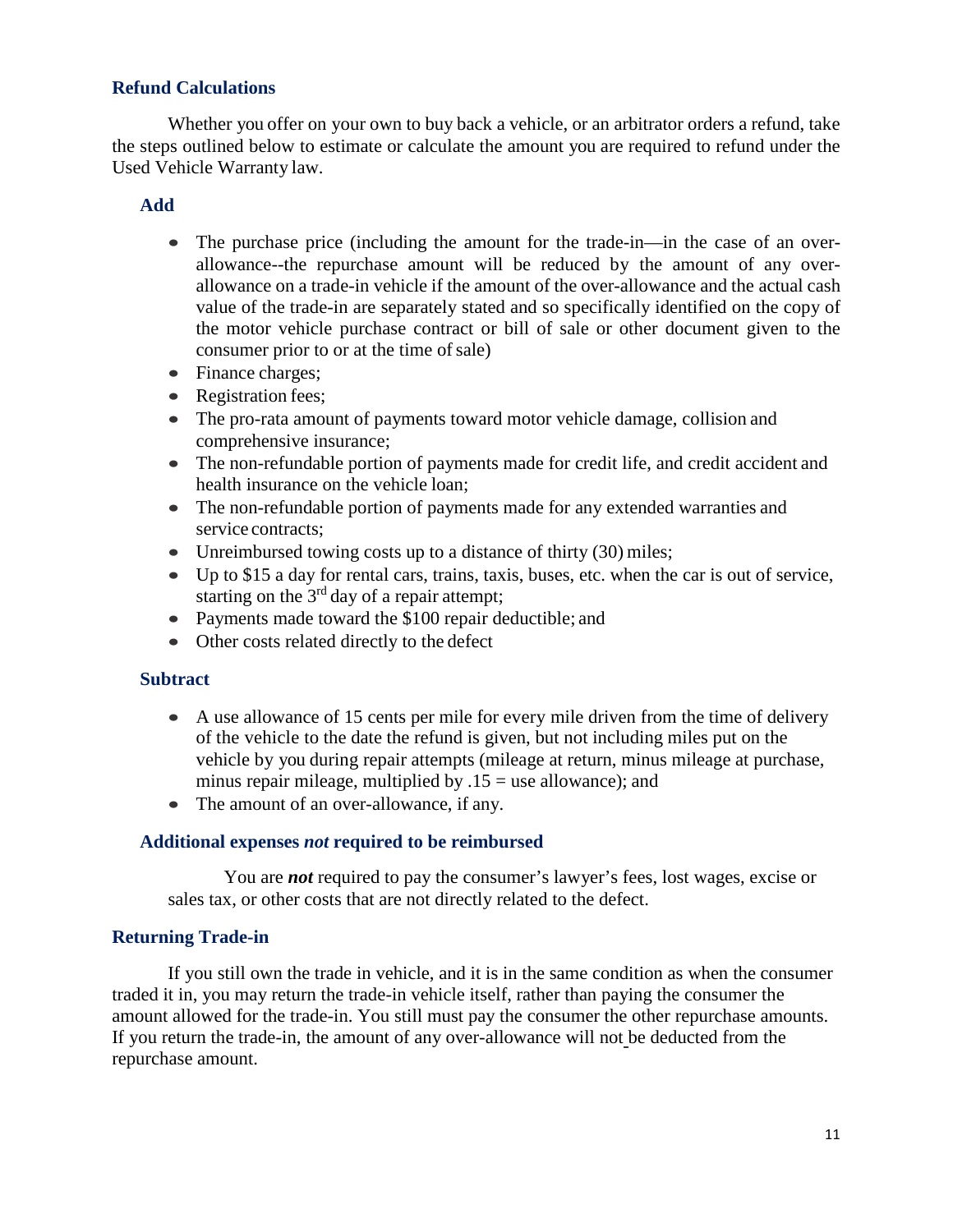#### <span id="page-11-0"></span>**Title**

If the consumer accepts a repurchase offer, you must pay the consumer the full amount immediately upon receipt of the title. You and the consumer must each take reasonable steps to clear the title of any encumbrances. This may include paying some or all of the repurchase amount to the lienholder. More information about title law can be found at [www.massrmv.com.](http://www.massrmv.com/)

#### <span id="page-11-1"></span>**Damage to Vehicle**

If a vehicle is damaged beyond reasonable wear and tear through no fault of the dealer or manufacturer, and that damage is unrelated to the defect, the consumer must either repair the damage, pay you for the reasonable cost of repair, or allow you to deduct the reasonable cost of repair from the repurchase price.

#### **ADDITIONAL LAWS – LEMON AID LAW AND THE IMPLIED WARRANTY LAWS**

The Used Vehicle Warranty Law does not limit a consumer's rights under the Lemon Aid Law (7 day inspection law—voiding contracts of sale), or under the Implied Warranty of Merchantability. Both of these laws will apply to your used car sales in addition to the Used Vehicle Warranty Law.

- **Lemon Aid Law, M.G.L. c. 90, § 7N**: Under this law, if the vehicle you sold to the consumer fails the Massachusetts motor vehicle inspection within seven days of the sale, and the defects in the vehicle were not caused by abusive or negligent operation of the vehicle by the consumer or by damage resulting from an accident after the date of sale, and if the cost of repairs necessary to pass inspection exceeds ten percent (10%) of the purchase price of the vehicle, the consumer may void the sale, and you must refund the purchase price of the vehicle, unless you and the consumer agree in writing that you will make the necessary repairs at your own cost within a reasonable period of time.
- **Implied Warranty of Merchantability: G.L. c. 106, § 2-314**: Under this law, the goods sold by a merchant must be fit for ordinary purposes for which such goods are used. You must also conform to any promises or affirmations of fact you make, either by word or by label or other representation.
- **Implied Warranty of Fitness for a Particular Purpose: G.L. c. 106, § 2-315:** Under this law, if the seller-dealer has reason to know of any particular purpose for which the vehicle is required and that the buyer is relying on the seller-dealer's skill or judgment to select or furnish the vehicle, there is an implied warranty that the vehicle will be fit for that purpose.

#### **YOU CANNOT DISCLAIM ANY OF THESE LAWS IN SALES MADE TO A CONSUMER.**

#### **NOTICES AND DOCUMENTS FOR CONSUMERS**

#### <span id="page-11-3"></span><span id="page-11-2"></span>**The Federal Buyer's Guide**

The Federal Buyer's Guide is a requirement of the Federal Trade Commission's Used Car Rule, 16 CFR part 455. You must post a Buyer's Guide on the vehicle before you "offer" a used vehicle for sale. A vehicle is offered for sale when you display it for sale or let a customer inspect it for the purpose of buying it, even if the car is not fully prepared for delivery. This requirement also applies to used vehicles for sale on your lot through consignment, power of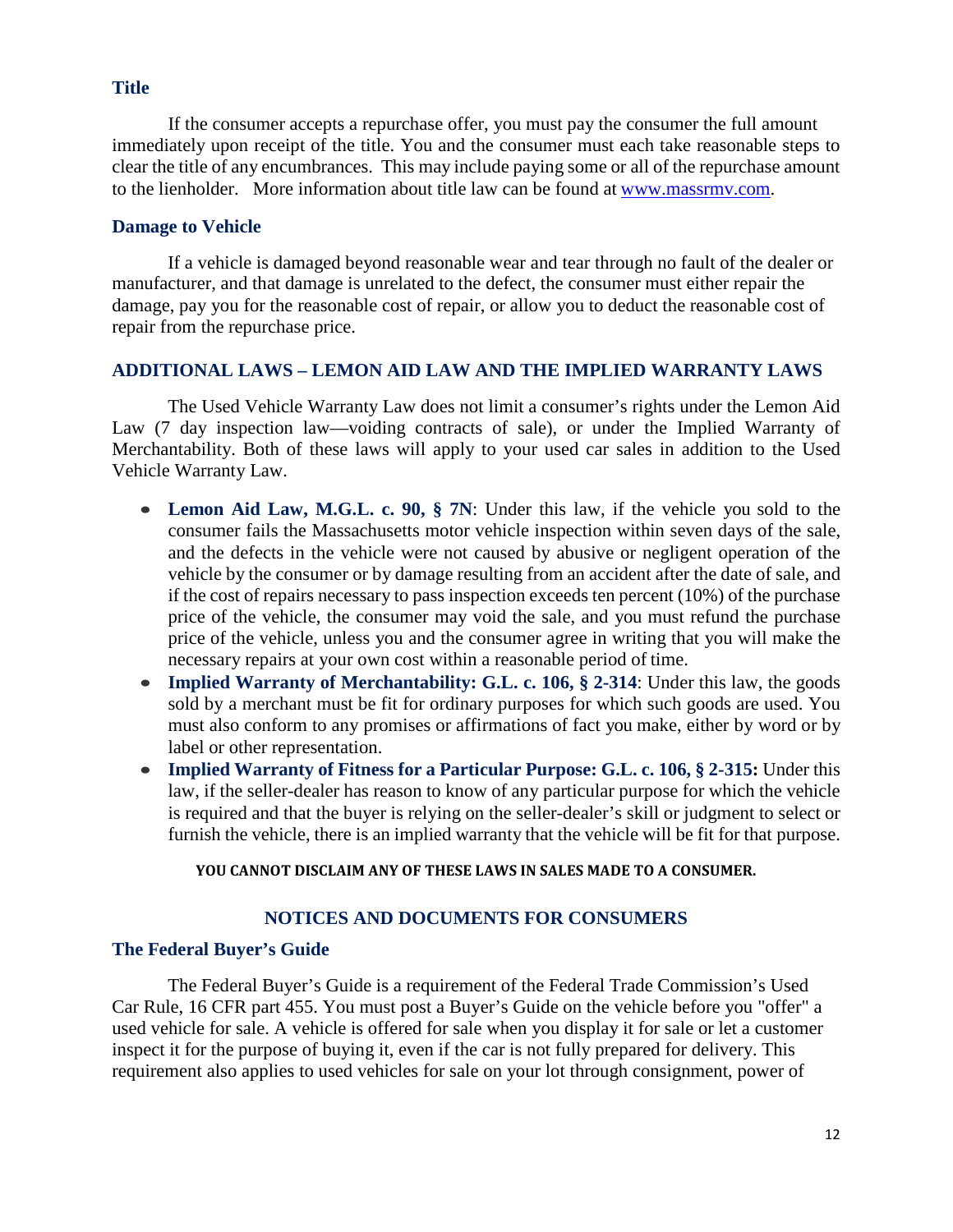attorney, or other agreement. At public auctions, dealers and the auction company must comply. The Rule does not apply at auctions that are closed to consumers. Below is the text of the Buyer's Guide required in Massachusetts. You **cannot** use the version of the Buyer's Guide which states "as-is, no warranty," as all vehicles in Massachusetts sold by a dealer are subject to, at a minimum, the implied warranty of merchantability.

#### **When you offer a vehicle for sale on your lot, you must place on the window or dashboard of the car:**

#### **A YELLOW STICKER OUTLINING THE USED VEHICLE WARRANTY LAW;**

## **THE FEDERAL BUYER'S GUIDE (REQUIRED ON WINDOW)**

#### **THE YELLOW STICKER, WHICH MUST BE PLACED ON THE WINDOW OR DASHBOARD, MUST SAY, IN AT LEAST TEN POINT TYPE:**

#### **ATTENTION CONSUMERS**

The Massachusetts Used Car Warranty Law, General Laws Chapter 90, Section 7N ¼, protects consumers who have problems with their used vehicle.

#### **UNDER THE LAW, YOU HAVE A RIGHT TO A REFUND IF:**

- i. a defect that impairs safety or use arose during the warranty period, AND
- ii. the defect continued to exist or has recurred during the warranty period after either:
	- 1. three or more repair attempts for the same defect, or
	- 2. being out of service after being returned for repair for any defect for a cumulative total of more than 10 business days.

IF THE DEALER DOES NOT ISSUE A REFUND, YOU HAVE A RIGHT TO HAVE YOUR CASE ARBITRATED BY THE STATE IF YOU APPLY WITHIN SIX MONTHS AFTER DELIVERY OF THE VEHICLE.FOR MORE INFORMATION, REFER TO THE USED CAR WARRANTY LAW, INFORMATION PROVIDED WITH YOUR OWNERSHIP MATERIALS, OR CONTACT:

#### **Used Car Warranty Law Arbitration Program Office of Consumer Affairs and Business Regulation 501 Boylston Street, Suite 5100 Boston, MA 02116 Used Car Warranty Law Information: 617-973-8787 or 888-283-3757 \*\*\*\*\*\*\*\*\*\*\*\*\*\*\*\*\*\*\*\*\*\*\*\*\*\*\*\***

#### <span id="page-12-0"></span>**Copy of Warranty**

Under Massachusetts law, G.L. c. 90,  $\S 7 \text{N} \frac{1}{4}$ , you must also provide to the consumer, at the time of sale, the following warranty information—this is the Used Vehicle Warranty**.** Have the consumer sign and date both your copy of the Warranty, and their copy. You must keep a copy on file for at least 12 months. If you do not give the consumer a copy of the Warranty at the time of sale, or give the consumer a copy that is incomplete or inaccurate, the Warranty period will be unlimited, until you give the consumer a complete, accurate copy. Then the 30, 60 or 90 day warranty period begins. The consumer has rights to warranty repairs and to arbitration even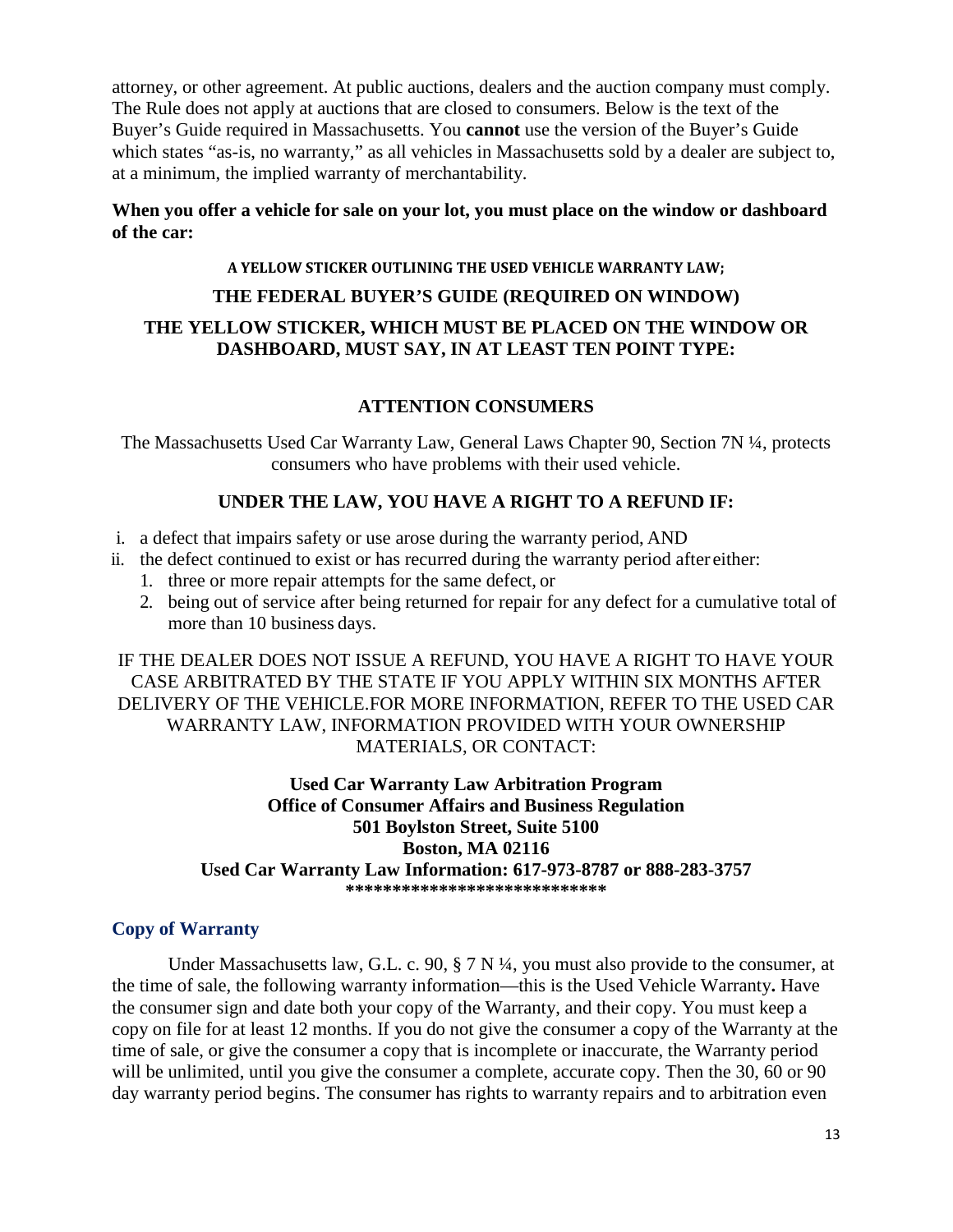when you do not give the consumer a written copy of the warranty. Although the warranty is "limited," in the sense that it is limited to use and safety, and for a limited amount of time, it is *not* limited to certain parts of the vehicle, such as drive train, and any warranty with such limits is *not* the correct and accurate warranty provided by the Used Vehicle Warranty Law.

#### <span id="page-13-0"></span>**Limited Use Vehicle Warranty**

[name of dealer] (the "Dealer") warrants this [make, year and model of vehicle and VIN number] against any defect, malfunction, or combination of defects or malfunctions, that impairs its safety or use for a period of:

- a) 90 days or 3,750 miles, whichever comes first (for vehicles with fewer than 40,000 miles on the odometer at the time of sale, or if the true mileage is not known and the vehicle is three years old or less)
- b) 60 days or 2,500 miles, whichever comes first (for vehicles with 40,000 to 79,999 miles on the odometer at the time of sale, or if the true mileage is not known and the vehicle is more than three but less than six years old)
- c) 30 days or 1,250 miles, whichever comes first (for vehicles with 80,000 to 124,999 miles on the odometer at the time of sale, or if the true mileage is not known and the vehicle is six years old or more) from the date of delivery of the vehicle to you. (Dealer to check 201 CMR 11.23(3)(a), (b), or (c).)

The Dealer will provide the full cost of parts and labor necessary to repair all covered defects. However, the Dealer may charge you up to a total of \$ (Dealer to fill in an amount from \$0 to \$100) per vehicle for the repair of all covered defects during the warranty period.

The warranty period is extended one day for every day the vehicle is in the shop for repairs, and one mile for every mile the vehicle is driven between the dealer's acceptance of the vehicle for repair and its return to the consumer. The warranty is extended for 30 days from the completion of any repair attempt for every defect that was the subject of the repair attempt.

The Dealer will give you a refund if a defect that impairs the safety or use of the vehicle continued to exist or recurred within the warranty period after either three repair attempts for the same defect or being out of service after being returned for repair of any defect or defects for a cumulative total of more than ten business days.

Defects that are covered by the manufacturer's warranty are not covered by this warranty if the Dealer gives you a copy of the manufacturer's warranty, that warranty has been assigned to you, and the Dealer assures that those defects are repaired.

This warranty is provided pursuant to M.G.L. c. 90, § 7N¼, the Used Vehicle Warranty Law. For further information about that law contact the Office of Consumer Affairs and Business Regulation at (617) 973 – 8787.

Please sign and date this Warranty below. Keep one copy for your records and give the other copy to the dealer.

You **must** also give the consumer at the time of sale the Notice with the summaries of the Used Vehicle Warranty Law, the Lemon Aid Law, and the Implied Warranty Law either printed on the reverse side of the warranty printed above, or on a separate sheet of paper: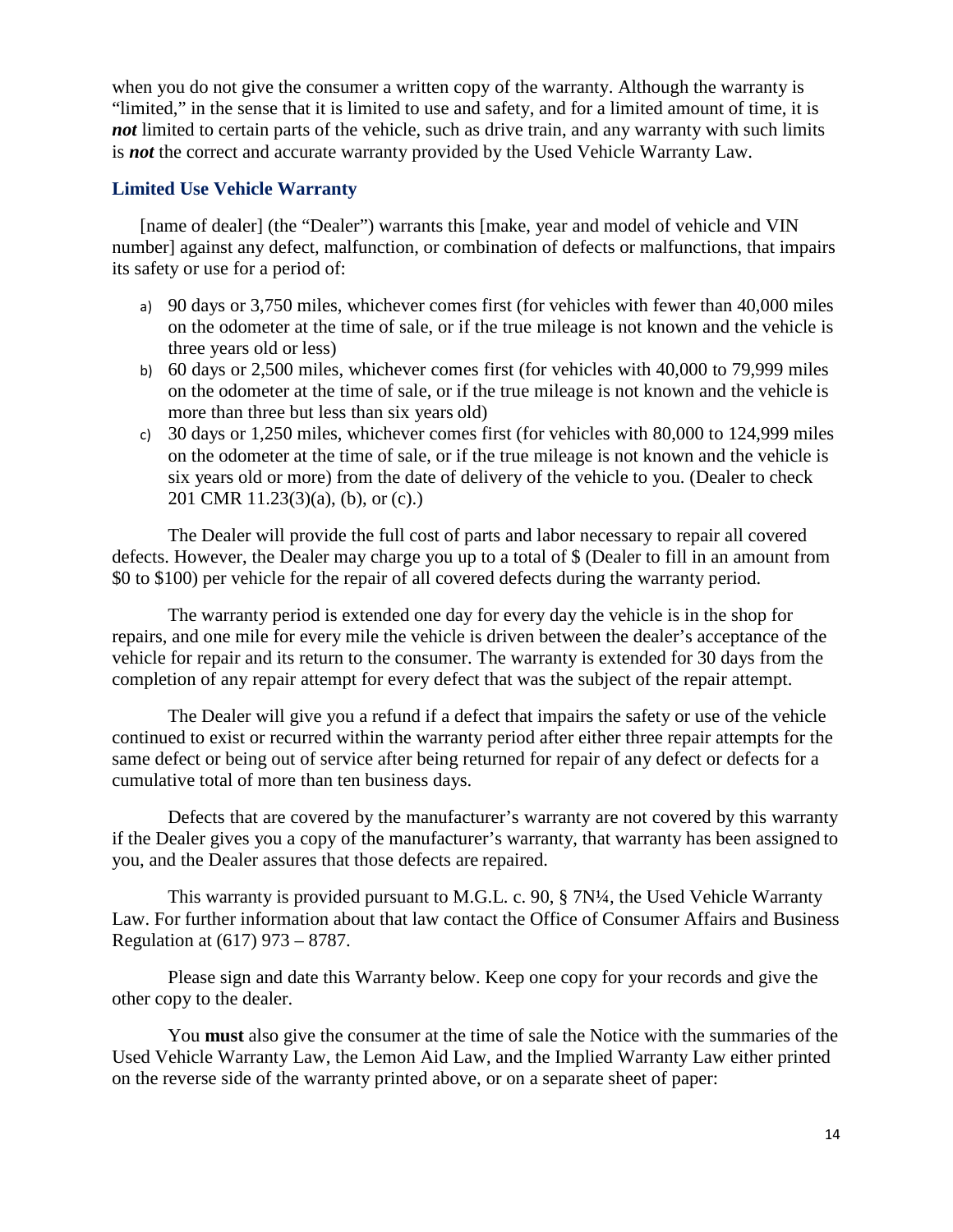#### <span id="page-14-0"></span>**CONSUMER RIGHTS FOR USED CAR BUYERS**

#### **I. USED CAR WARRANTY LAW**

The Massachusetts Used Car Warranty Law, M.G.L. c. 90, s. 7N ¼ protects consumers who have problems with their used vehicle. UNDER THE LAW, YOU HAVE A RIGHT TO A REFUND IF:

(a) A defect that impairs the safety or use of the vehicle arose during the warranty period, AND (b) A defect continued to exist or recurred during the warranty period after either:

1) three or more repair attempts for the same defect, or

2) being out of service after being returned for repair of any defect for a cumulative total of more than ten business days.

The defect must arise during the 30, 60, or 90 day warranty period stated on your warranty. The warranty period is extended one day for every day that your car is in the shop for repairs. The warranty is extended for 30 days from the completion of any repair attempt for the defect that was the subject of the repair attempt.

IF THE DEALER DOES NOT ISSUE A REFUND AFTER THESE STANDARDS HAVE BEEN MET, YOU HAVE A RIGHT TO HAVE YOUR CASE DECIDED BY A STATE-CERTIFIED ARBITRATOR. YOU MUST REQUEST STATE CERTIFIED ARBITRATION WITHIN 6 MONTHS OF ORIGINAL DELIVERY OF THE VEHICLE TO YOU.

#### **II. LEMON AID LAW**

If this vehicle fails inspection within seven days, and it would cost more than 10% of the purchase price to repair, you are entitled to a full refund if the vehicle is returned to the dealer within 14 days. See the separate Lemon Aid Law Notice.

#### **III. IMPLIED WARRANTY LAW**

The implied warranty of merchantability is a guarantee provided by law in the sale of all consumer products, including automobiles (even if they cost less than \$700 or have 125,000 miles or more on the odometer). This law says that your vehicle should function properly for a reasonable period of time. If the vehicle does not, the dealer must fix it at no charge to you. (Note: The statute does not define reasonable period of time.)

> It is illegal to sell a car "AS IS", "WITH ALL FAULTS", or with a "50/50 WARRANTY".

THIS SHEET PROVIDES ONLY A SUMMARY OF YOUR RIGHTS. To request arbitration, or to get further information, contact:

Office of Consumer Affairs and Business Regulation 501 Boylston Street, Suite 5100 Boston, MA 02116 **Used Car Warranty Law information: 617-973-8787 or 888-283-3757**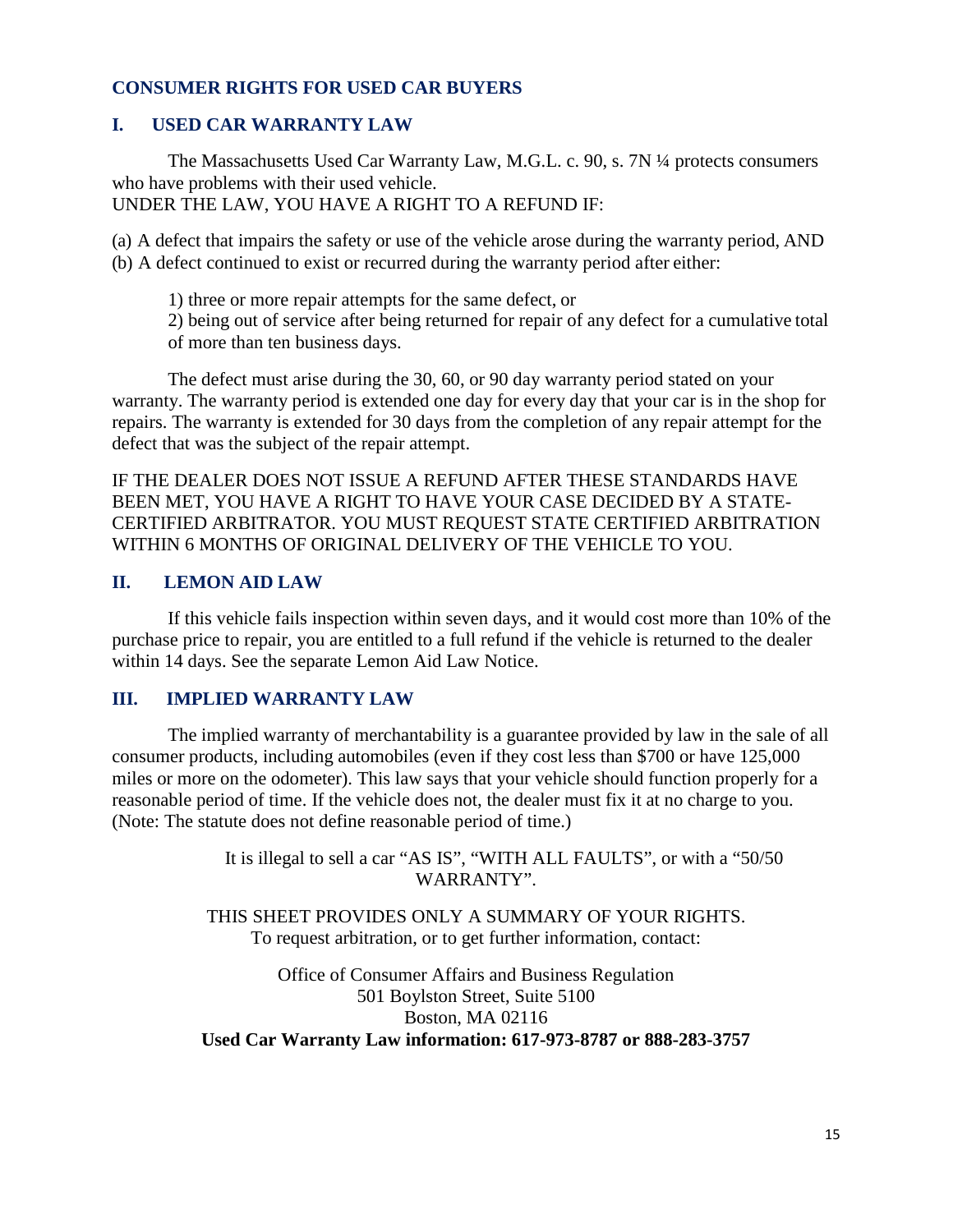#### **ARBITRATION**

<span id="page-15-0"></span>You are required to buy back the vehicle once the consumer meets or exceeds the Used Vehicle Warranty Law's repair requirements, and you should be able to handle most repurchases yourself, without the consumer filing for arbitration. However, the option remains for consumers to file for arbitration if they believe you have not honored the requirements of the Used Vehicle Warranty Law.

Arbitration is a way to settle disputes without going to court. You and the consumer both have an opportunity to tell your side of the story at a hearing before an impartial arbitrator. At this time, there is no fee for a consumer filing for arbitration. Arbitrations are conducted by arbitrators who are trained and selected by the Office of Consumer Affairs and Business Regulation ("OCABR").

#### **A consumer can file an application for arbitration after**:

- the vehicle has been in the repair shop 3 times for the same defect, and that defect continued to exist or recurred within the warranty period; or
- the vehicle was out of service for more than ten (10) business days, not necessarily all at one time, for one or more defects during the warranty period; or
- the consumer alleges the defect impairs the use or safety of the vehicle.

The consumer has six (6) months after delivery of the vehicle to file for arbitration. The consumer must request a hearing on the official form provided by OCABR, which is available on our website, [www.mass.gov/consumer.](http://www.mass.gov/consumer) Once the consumer sends the application for arbitration to OCABR, it is reviewed to be sure that it meets all the requirements of the law. If it does, the case will be scheduled for arbitration. If the consumer misses the filing deadline of six months, they may still file a court claim against you under the Used Vehicle Warranty Law or other laws. Generally, there will only be one state-run used car arbitration per vehicle, but a consumer may still qualify for the state-run used car arbitration program even if their case has been mediated or arbitrated by another organization.

You will receive a copy of the consumer's request for arbitration and other materials within seven (7) days of the acceptance of the case. It should take about forty-five (45) days from when the request for arbitration form is complete and accepted to conduct a hearing and to receive a written decision.

#### **The Arbitration Process**

The date of the hearing will be between twenty-one (21) and thirty-five (35) days of the date of the acceptance of the request for arbitration. Notice of the date, time and location of the hearing and the name of the arbitrator selected by OCABR will be mailed to you and the consumer no later than ten (10) days prior to the hearing.

While you may hire an attorney to represent you at the arbitration, one is not required. Used car arbitration is designed to be conducted without attorneys. The hearing will, when possible, be scheduled in a place convenient for both the consumer and the dealer.

At the hearing, the consumer will be required to present the facts of their case, and to prove that they meet the requirements of the law. You will then present your side of the case.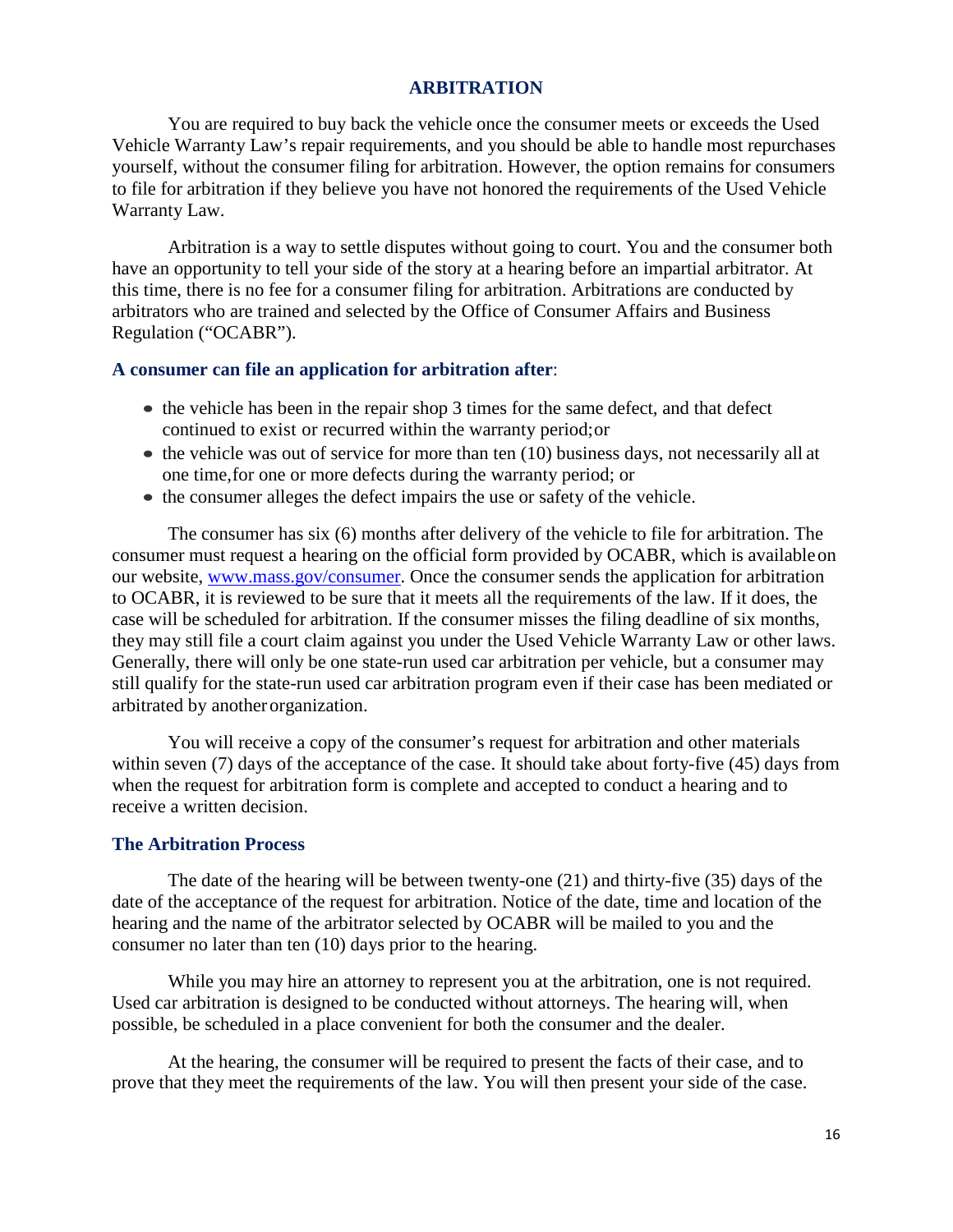The arbitrator will listen to both sides, and ask questions. Hearings vary in length depending on the facts in each individual case, but the average hearing length is between 1 ½ and 2 hours.

The consumer is required to bring the vehicle to the hearing, unless it cannot be driven or is unsafe to drive. The arbitrator has the option of examining, driving, or riding in the vehicle, but neither you nor the consumer can require the arbitrator to do so.

If you have a good reason and cannot be at the hearing in person, you may present your case by telephone, provided that enough advance notice is given to the arbitrator and to the consumer. You will be responsible for any and all costs associated with a telephone hearing.

If you are unable to attend the hearing on the date scheduled, you can ask to reschedule the hearing by calling OCABR well in advance of the hearing date. Re-scheduled hearings are an exception, and you must have an extraordinary reason for your request. If you do not go to the hearing, you have defaulted. This means that the arbitrator will decide against you automatically. However, you will have three (3) business days after the hearing to show that you had an extraordinary reason for not attending the hearing (claiming that you did not receive notice of the hearing is **not** always an acceptable excuse). If the arbitrator or OCABR accepts your reason for not attending, a new hearing will be scheduled.

#### **Repairs after Hearing**

Evidence that the defect(s) can be repaired given an additional attempt after the hearing will *not* be taken into consideration by the arbitrator in determining whether the vehicle is impaired. Similarly, evidence that the vehicle passed the Registry of Motor Vehicle's inspection for a sticker does not necessarily mean that the vehicle is not impaired in safety or use for the purpose of the Used Vehicle Warranty Law.

#### **After the Hearing—Next Steps**

You will generally receive the Arbitrator's written decision in the mail within 14 days after the hearing. Arbitration is an *all or nothing* decision. If the arbitrator rules that the consumer has not met the requirements of the law, they will not be awarded anything. If the arbitrator rules that the consumer has met the requirements of the law, you will be ordered to give the consumer a refund.

If the arbitrator decides in your favor, you will not be required to refund the consumer's money. The consumer may still sue you in court pursuant to the Consumer Protection Act, G.L. c. 93A. However, in that action, you can present the arbitrator's decision in your favor as evidence that the consumer has not met the requirements of the Used Vehicle Warranty Law. Even if the court decides in your favor on this issue, however, that does not mean that the court cannot analyze the consumer's claims under another theory of law, including the Implied Warranty of Merchantability.

If the arbitrator finds in the consumer's favor, you have twenty one (21) days from the mailing date of the decision to either appeal the case to court, or to pay the refund. You may only appeal if it was evident that the arbitrator was biased, if the arbitrator exceeded their power, or if the decision was based on fraud.

If you do not appeal, or pay the refund within twenty one days, you are subject to a fine of \$50 a day until you pay the refund.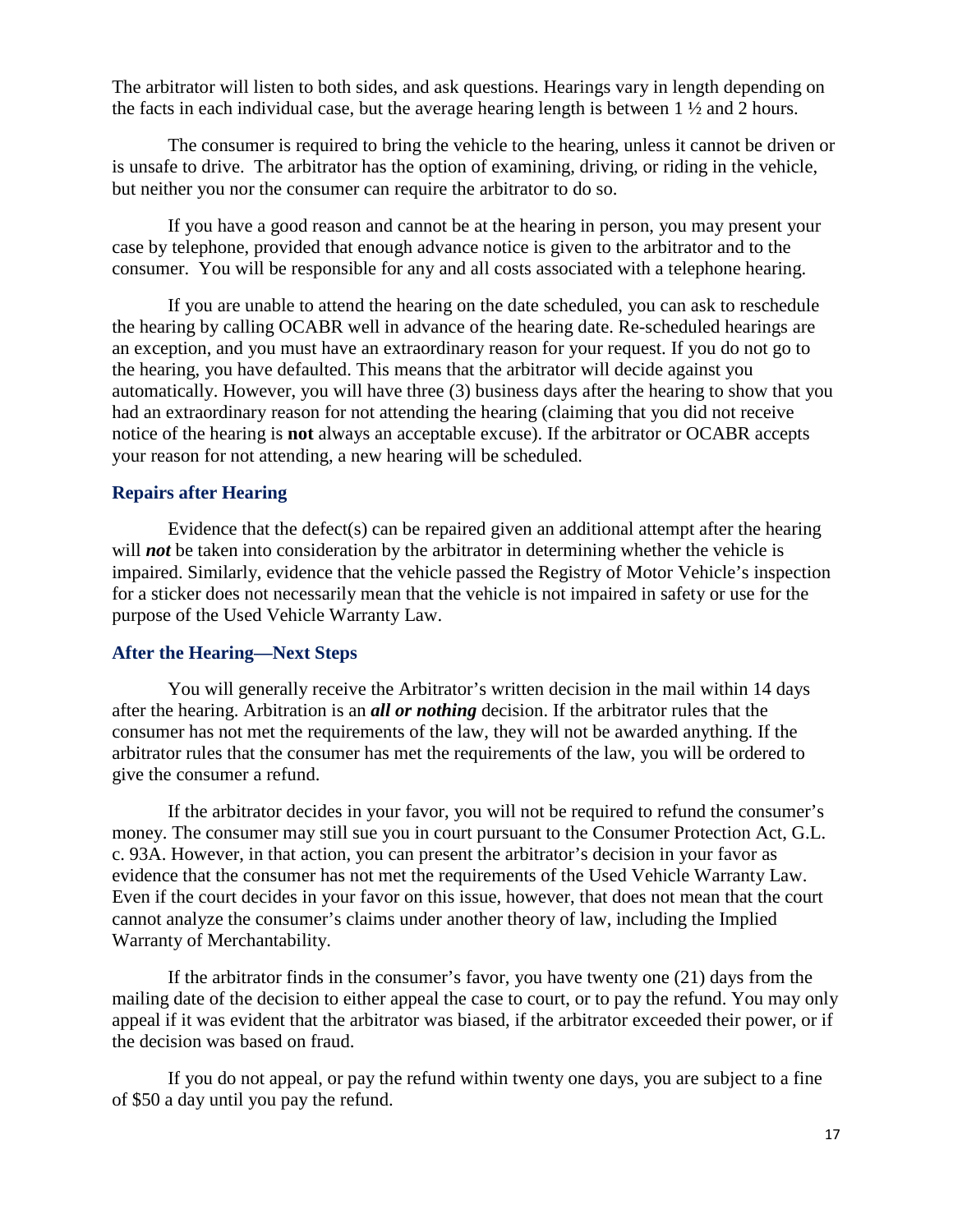Four times a year, you must give OCABR a list of the VIN numbers of vehicles returned under used car arbitration and resold in Massachusetts. The list must also include the names of previous owners, the purchaser's name and address, and registration numbers. You also have a legal obligation under the Attorney General's regulations to disclose to any buyer any material fact that would affect a decision to purchase a vehicle.

#### **ADVERTISING, SALES AND REPAIRS**

#### <span id="page-17-0"></span>**Advertising**

The Attorney General's Motor Vehicle Regulations have specific requirements, both for what must be included in advertising of motor vehicles, and what is prohibited in motor vehicle advertising, found at 940 CMR 5.02 ( 940 Code of Massachusetts Regulation 5.02).

#### **Motor Vehicle Sales Contract**

While there is currently no specific sales contract required in Massachusetts, the Attorney General's regulations require certain information to be included in such contracts, which must be titled Motor Vehicle Purchase Contract, including:

- a) The name and address of the dealer and the purchaser;
- b) The make, model, year and identification or serial numbers of both the vehicle purchased and a trade-in vehicle;
- c) A designation of the purchased vehicle as either "new" or "used"; and a further designation as a "police car", taxicab", "demonstrator", "former leased car", "former daily rental" or a rebuilt vehicle which was previously declared a total loss by an insurance company, if the dealer knows or, in the exercise of reasonable care, should know of the applicability of any such designation;
- d) The total contract price, including an itemized list of any charges for vehicle repair or preparation, optional accessories and documentary preparation which are not already included in the purchase price;
- e) If there are any conditions precedent to the dealer's acceptance of the contract (for example, if the contract must be counter-signed by an authorized dealer representative or if a trade-in vehicle must be inspected and meet certain standards, etc.), the following statement, set forth in a clear and conspicuous manner, with the conditions inserted in the blank spaces:

"This contract is not binding upon either the dealer or the purchaser until the following conditions are met:

#### PURCHASER MAY CANCEL THIS CONTRACT AND RECEIVE A FULL REFUND AT ANY TIME UNTIL S/HE RECEIVES A COPY OF THIS CONTRACT SIGNED BY AN AUTHORIZED DEALER REPRESENTATIVE. PURCHASER MUST GIVE WRITTEN NOTICE OF CANCELLATION TO THE DEALER."

For purposes of 940 CMR 5.00, if a controversy arises concerning the date or time of receipt of any notice or document, the time and date of the postmark will be determinative unless the notice or document was hand-delivered, in which case the actual time of delivery will govern;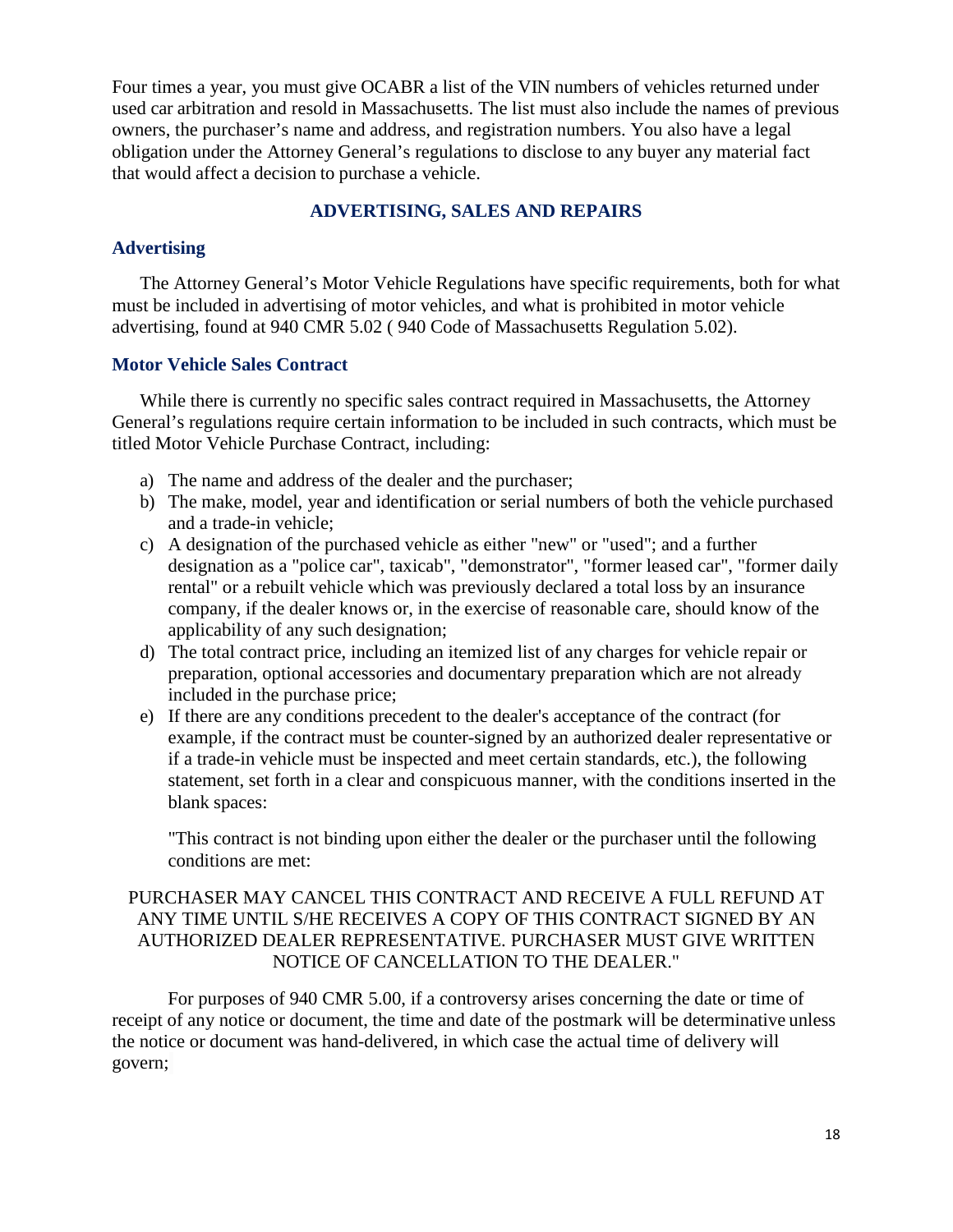- f) If the vehicle carries an express warranty, the following statement: "This vehicle carries an express warranty. You may obtain a written copy of such warranty from the dealer upon request."
- g) The following statement, in either form appearing herein, set forth in a clear and conspicuous manner:

"**ATTENTION PURCHASER**: All vehicles are WARRANTED as a matter of state law. They must be fit to be driven safely on the roads and must remain in good running condition for a reasonable period of time. If you have significant problems with this vehicle or if it will not pass a Massachusetts inspection, you should notify the dealer immediately. They may be required to fix the car or refund your money.

#### THIS WARRANTY IS IN ADDITION TO ANY OTHER WARRANTY GIVEN BY THE DEALER."

or

"**ATTENTION PURCHASER**: If you have mechanical or operating problems or if this vehicle does not pass a Massachusetts safety inspection within seven days of purchase, you should notify the dealer immediately. They may be required to fix the vehicle or refund your money. This vehicle is covered by the implied warranties of merchantability and fitness for a particular purpose.

#### THESE IMPLIED WARRANTIES ARE IN ADDITION TO ANY OTHER WARRANTIES GIVEN BY THE DEALER."

#### **Repairs and Services**

The Attorney General's Motor Vehicle Regulations, at 940 CMR 5.05, require that you give consumers copies of repair receipts and itemized bills containing the following information:

- the name and address of the customer and the repair shop;
- the date the customer's vehicle was delivered to the repair shop;
- the year, make and registration number of the customer's vehicle and the odometer reading of the vehicle on the date it was delivered to the repair shop;
- an itemized list of the repairs performed on the customer's vehicle;
- a list of parts supplied to the customer by name and number, the price charged to the customer for each part, and the total amount charged to the customer for parts;
- if any part supplied was not new, a statement as to whether it was used, reconditioned or rebuilt;
- the number of hours charged for the repair work, a designation of such hours as actual hours worked or flat- rate hours, the price charged to the customer for each such hour and the total amount charged to the charged to the customer for labor; and
- the total amount charged to the customer for parts and labor.

Under the Used Vehicle Warranty Law, you must give the consumer receipts for parts ordered for repair of the vehicle. The receipt must include the following, in addition to what is required by 940 CMR 5.05:

- the date the vehicle was returned to the consumer;
- the number of days the consumer's warranty has been extended as a result of the repairs;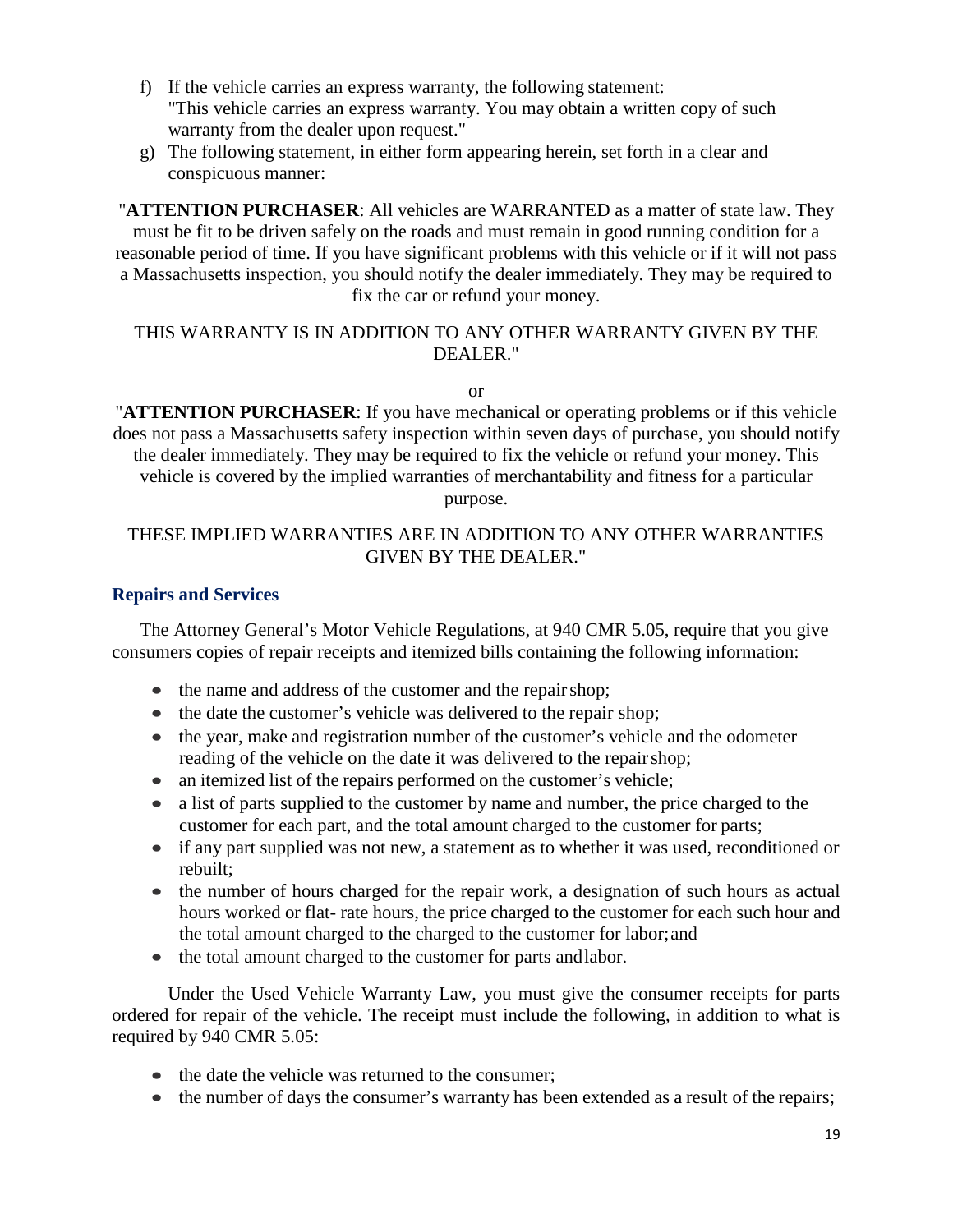- the mileage on the date the vehicle was returned to the consumer;
- $\bullet$  the defect(s) and symptom(s) complained of;
- the work performed in an attempt to correct the defect(s) or symptom(s);
- the identity of the person or organization that performed the work if it was not performed by you;
- any parts replaced in performing the work;
- any amount charged to the consumer for the repair;
- the dates parts were ordered and received; and
- receipts for parts ordered must be attached.

#### *You must also keep a copy of the Limited Used Vehicle Warranty with the consumer's signature and date written on it for at least one year.*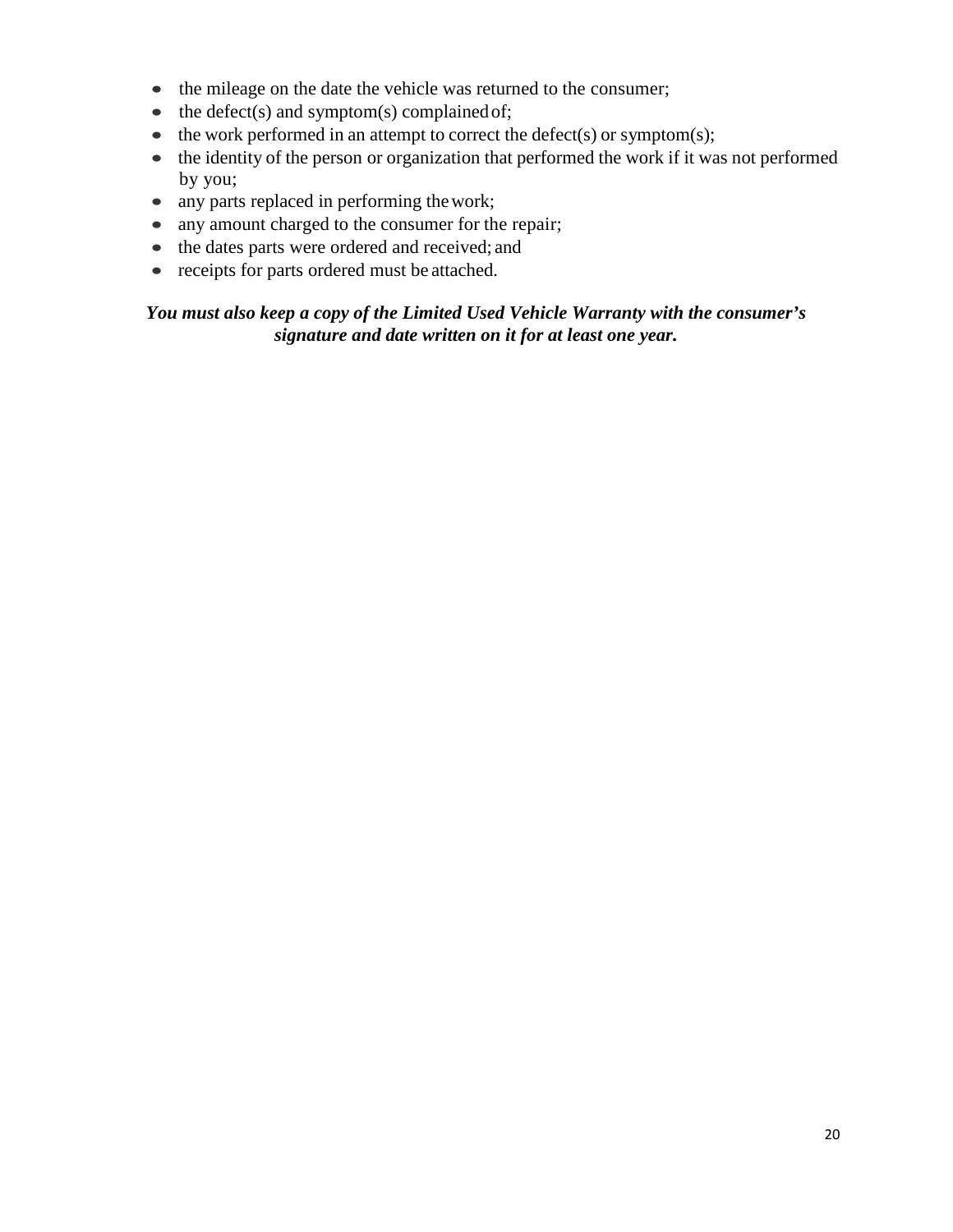#### **LICENSING REQUIREMENTS**

#### <span id="page-20-0"></span>**Who must obtain a license to sell used cars?**

M.G. L. Chapter 90 Section 7N ¼ defines a motor vehicle dealer as: any person engaged in the business of selling, offering for sale, or negotiating the retail sale of used motor vehicles or selling motor vehicles as broker or agent for another, including the officers, agents and employees of such person and any combination or association of dealers, but not including a bank or other financial institution, or the commonwealth, its agencies, bureaus, boards, commissions, authorities, nor any of its political subdivisions. A person shall be deemed to be engaged in the business of selling used motor vehicles if such person has sold more than three used motor vehicles in the preceding twelve months.

#### **Where can I get the required license?**

Dealers are required to obtain a valid license from the municipality where their dealership is located. M.G.L. Chapter 140 Sections 57, 58, and 59 describe the requirements and responsibilities of obtaining and maintaining an active Class 2 (used car dealer) license. These include, but are not limited to, obtaining a surety bond or other equivalent proof of financial responsibility satisfactory to the municipal licensing authority in the amount of \$25,000 executed by a surety company authorized by the insurance department to transact business in the commonwealth. The bond or its equivalent shall be for the benefit of a person who purchases a vehicle from a Class 2 licensee, and who suffers loss on account of: (i) the dealer's default or nonpayment of valid bank drafts, including checks drawn by the dealer for the purchase of motor vehicles;

(ii) the dealer's failure to deliver, in conjunction with the sale of a motor vehicle, a valid motor vehicle title certificate free and clear of any prior owner's interests and all liens except a lien created by or expressly assumed in writing by the buyer of the vehicle;

(iii) the fact that the motor vehicle purchased from the dealer was a stolen vehicle;

(iv) the dealer's failure to disclose the vehicle's actual mileage at the time of sale;

(v) the dealer's unfair and deceptive acts or practices, misrepresentations, failure to disclose material facts or failure to honor a warranty claim or arbitration order in a retail transaction; or (vi) the dealer's failure to pay off a lien on a vehicle traded in as part of a transaction to purchase a vehicle when the dealer had assumed the obligation to pay off the lien.

#### **What is the penalty for selling cars without a license?**

Under M.G.L Chapter 140 Section 68: Whoever, not being licensed, carries on the business for which a license is required by section fifty-seven, or is concerned therein, or, being licensed, carries on such business or is concerned therein in any other place or manner than that designated in his license, or after notice to him that his license has been revoked or suspended, shall be punished by a fine of not less than two hundred and not more than one thousand dollars or by imprisonment for not more than one year, or both.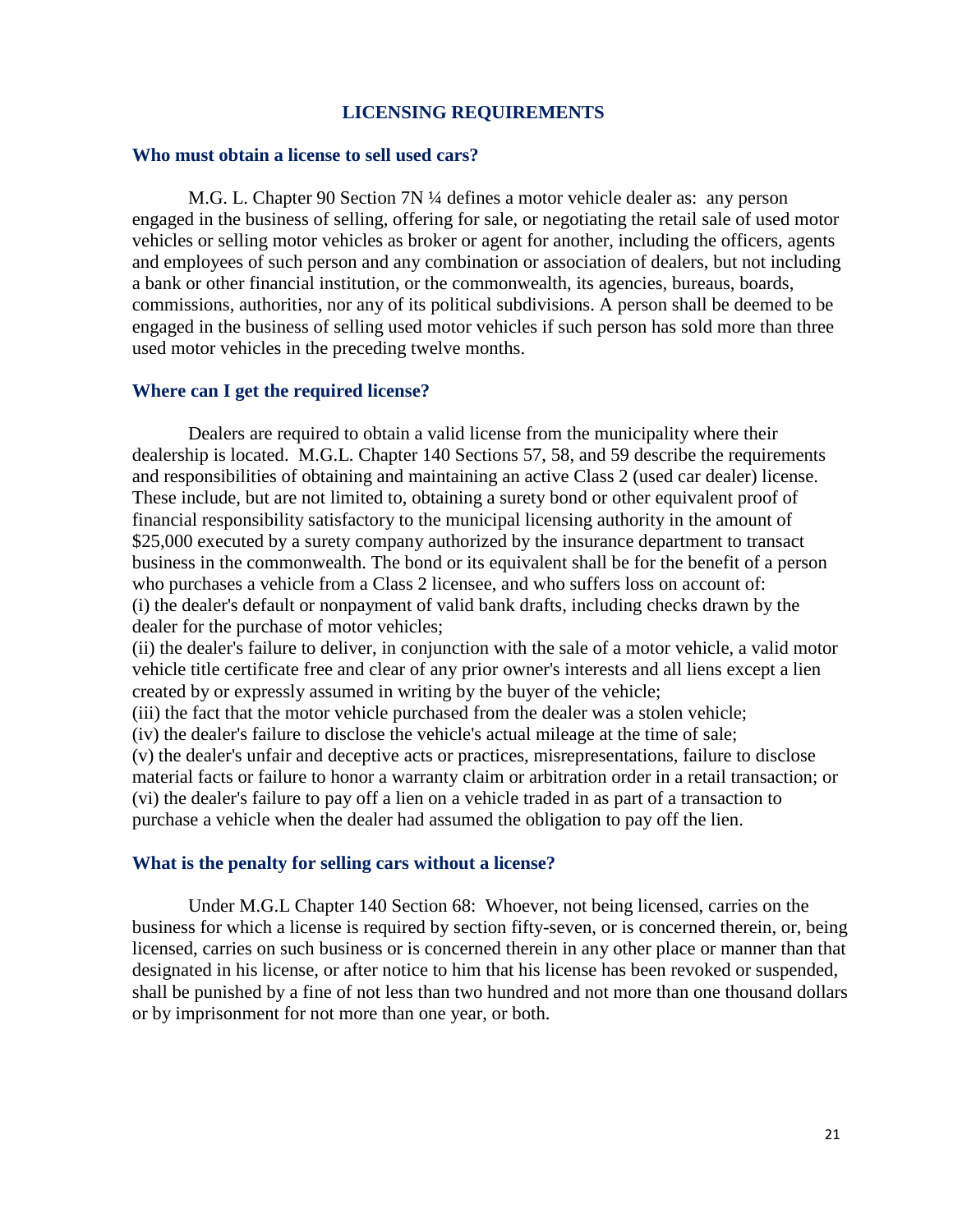## **Resources**

- **201 CMR 11.00 (OCABR New and Used Motor Vehicle Arbitration Regulations)**  [https://www.mass.gov/regulations/201-CMR-11-new-and-used-motor-vehicle](https://www.mass.gov/regulations/201-CMR-11-new-and-used-motor-vehicle-arbitration)[arbitration](https://www.mass.gov/regulations/201-CMR-11-new-and-used-motor-vehicle-arbitration)
- **940 CMR 5.00 (Attorney General Motor Vehicle Regulations)** <https://www.mass.gov/regulations/940-CMR-500-motor-vehicle-regulations>
- **G.L. c. 90, § 7N (Sales Cancellation Law)** <https://malegislature.gov/Laws/GeneralLaws/PartI/TitleXIV/Chapter90/Section7N>
- **G.L. c. 90, § 7N ¼ (Used Vehicle Warranty Law)** <https://malegislature.gov/Laws/GeneralLaws/PartI/TitleXIV/Chapter90/Section7N1/4>
- **G.L. c. 106, § 2-314 (Uniform Commercial Code—Warranty of Merchantability)**  [https://malegislature.gov/Laws/GeneralLaws/PartI/TitleXV/Chapter106/Article2/Section](https://malegislature.gov/Laws/GeneralLaws/PartI/TitleXV/Chapter106/Article2/Section2-314)  [2-314](https://malegislature.gov/Laws/GeneralLaws/PartI/TitleXV/Chapter106/Article2/Section2-314)
- **G.L. c. 106, § 2-315 (Uniform Commercial Code—Warranty of Fitness for Particular Purpose)**  [https://malegislature.gov/Laws/GeneralLaws/PartI/TitleXV/Chapter106/Article2/Section](https://malegislature.gov/Laws/GeneralLaws/PartI/TitleXV/Chapter106/Article2/Section2-315)  [2-315](https://malegislature.gov/Laws/GeneralLaws/PartI/TitleXV/Chapter106/Article2/Section2-315)
- **G.L. c. 106, § 2-316A—(No Disclaimer of Warranty in Consumer Sale)**  [https://malegislature.gov/Laws/GeneralLaws/PartI/TitleXV/Chapter106/Article2/Section](https://malegislature.gov/Laws/GeneralLaws/PartI/TitleXV/Chapter106/Article2/Section2-316A)  [2-316A](https://malegislature.gov/Laws/GeneralLaws/PartI/TitleXV/Chapter106/Article2/Section2-316A)
- **Massachusetts Registry of Motor Vehicles** [www.massrmv.com](http://www.massrmv.com/)
- **Massachusetts Independent Automobile Dealers Association** [www.miada.com](http://www.miada.com/)